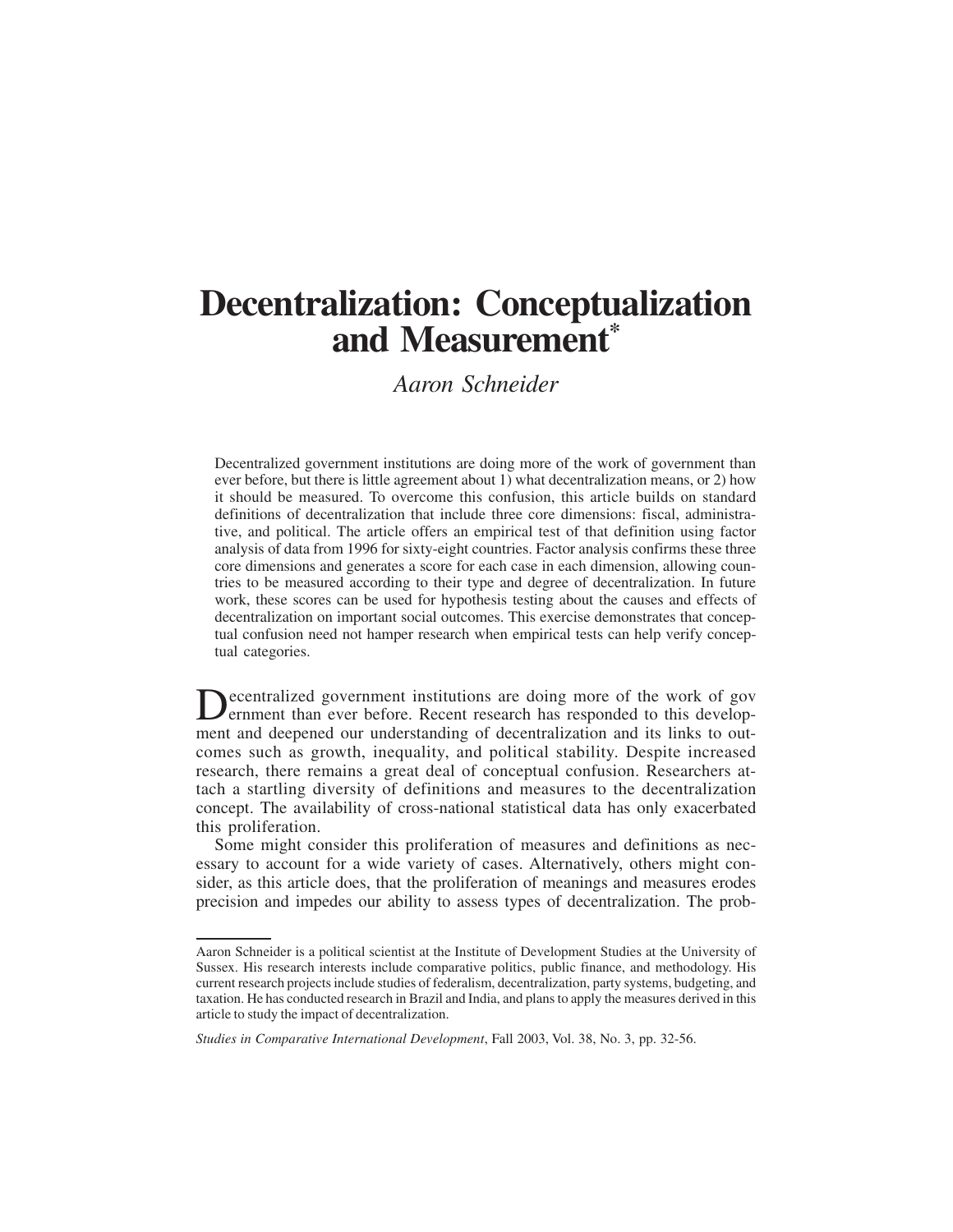lem is worsened by the evaluative nature of the decentralization concept, which leads researchers to conflate decentralization with other concepts, especially those that are also imbued with positive value, such as democracy or market reforms. The result is that there is little agreement about what constitutes an example of decentralization, what causes decentralization, or what effects it is likely to have.

To overcome this confusion, this article proposes and tests a definition of decentralization. Although there is disagreement about the meaning of decentralization, most would agree that transferring power and resources to national governments is not decentralization.<sup>1</sup> Nevertheless, all share the assumption that decentralization includes the transfer of power and resources away from the central government.

This article hypothesizes three core dimensions of the decentralization concept: fiscal, administrative, and political.<sup>2</sup> Fiscal decentralization refers to how much central governments cede fiscal impact to non-central government entities. Administrative decentralization refers to how much autonomy non-cen-,tral government entities possess relative to central control. Finally, political decentralization refers to the degree to which central governments allow noncentral government entities to undertake the political functions of governance, such as representation.

Decentralized systems are those in which central entities play a lesser role in any or all of these dimensions. In such systems, central governments possess a smaller share of fiscal resources, grant more administrative autonomy, and/or cede a higher degree of responsibility for political functions. Because decentralization is a relative concept, each dimension should be measured in terms of the central government proportion of the overall total. It is critical to examine each dimension, identifying the unique characteristics that set it apart from the other dimensions, and at the same time, recognizing that the dimensions may be tightly interrelated. Understanding the uniqueness of these dimensions requires also understanding their interaction.

This article proposes a measurable definition of decentralization and an empirical test of that definition. The test confirms that three core dimensions of decentralization are substantively different yet interrelated. The technique used to undertake this type of hypothesis test is confirmatory factor analysis of data from 1996 for sixty-eight countries (see Appendix 1). This technique tests the conceptual validity of the three dimensions, improves the accuracy of measures of each dimension, and studies the empirical relationships among them. Also, factor analysis generates a score for each case on each dimension, allowing countries to be measured according to their level of fiscal, administrative, and political decentralization. In future work, these scores can be used for hypothesis testing about the causes of different kinds of decentralization and the effects of degrees of decentralization on important social outcomes.

## **Contemporary Decentralization**

The current fondness for decentralization began during the 1980s.<sup>3</sup> Stagnant economies and inefficient central bureaucracies led researchers to consider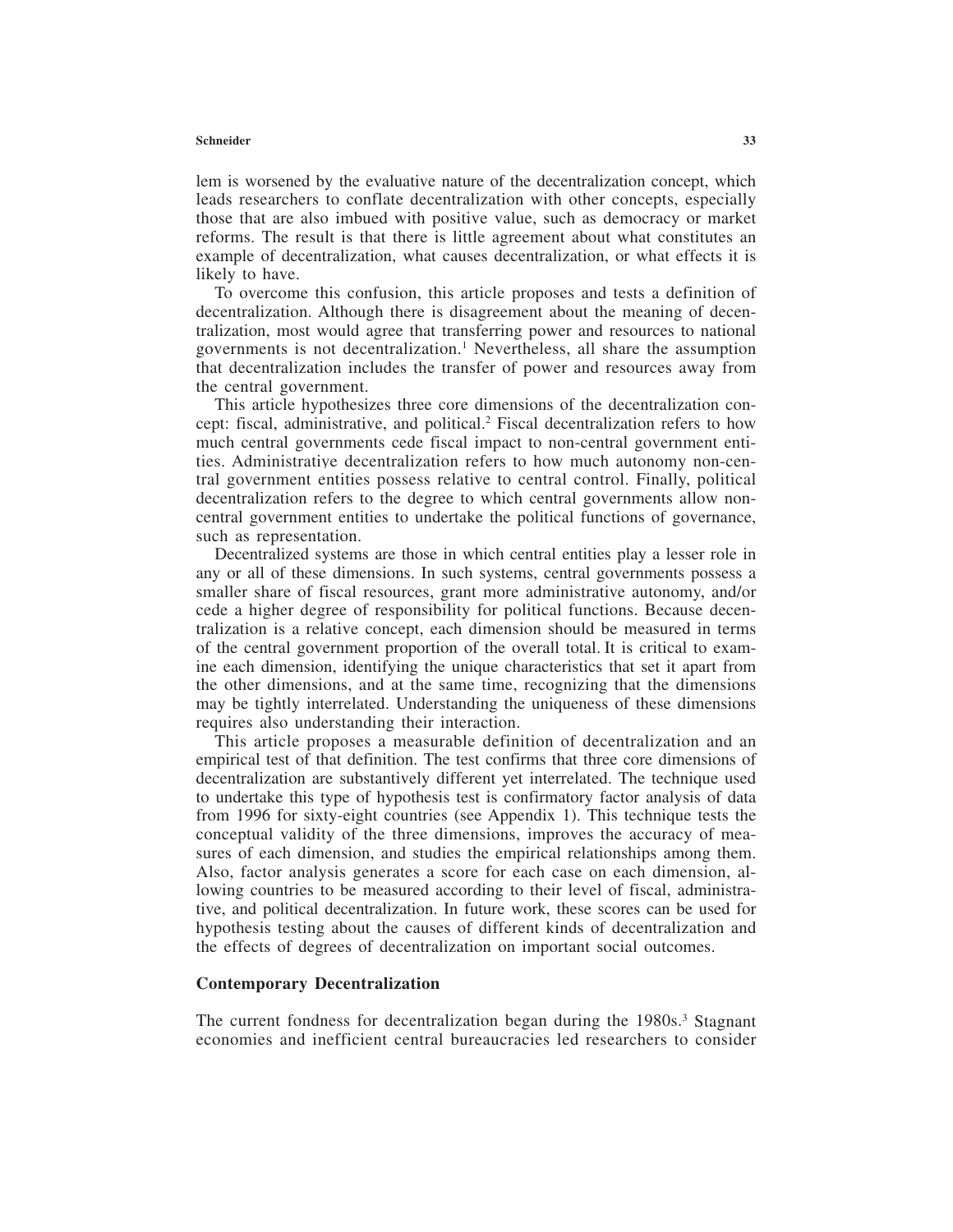decentralization as a solution to the problems of developing countries, and multilateral institutions began to include decentralization components in many of their programs.<sup>4</sup> There were domestic pressures for decentralization also, as local politicians and civil society actors sought to capture power from central governments, and national leaders granted access to central power and resources as a means of obtaining support from local allies or meeting demands for democratization. Ideological support came from both the right and the left, though for different reasons—the former to increase efficiency and the latter to effect a different distribution of power. Additionally, freer trade, international treaties, and loan conditions led central governments to choose, or be forced, to abdicate their traditional roles, and left critical functions to noncentral government entities if they were to be performed at all.<sup>5</sup>

In short, subnational governments are now doing a larger share of the work of government in both developed and developing countries. As more and more countries move away from centralized government institutions, the concept of decentralization is studied in new contexts. Still, though many of these countries share characteristics of decentralization, there are stark differences in the kind and degree of decentralization that has occurred.

## **Conceptual Confusion in Decentralization Research**

To their credit, researchers have tried to be careful about the way they define decentralization and the contexts in which they study it. Yet grappling with the difference in kinds and degrees of decentralization has produced a conceptual muddle. Researchers have multiplied the conceptualizations of decentralization; associated the various concepts with different meanings; imbued it with positive normative value; conflated it with other concepts; and ignored its multidimensionality. A survey of the voluminous literature on decentralization suggests that decentralization has been approached by a variety of intellectual traditions (Wallis 1991). Cohen and Peterson (1997: especially Annex I) note that disciplinary differences and even language differences have led to variations in the application of the concept.6 By way of contrast, decentralization's antonym, centralization, has a much more precise and accepted usage, which is the concentration of power, resources, and authority in a single head or center.

Concepts with varied meanings do not necessarily present problems, but they require great care to avoid generating too many meanings (over-specification) or too few (under-specification) (Lakoff 1987). Either extreme produces conceptual muddle and causal uncertainty, in particular when researchers delimit the meanings and indicators to accord with their belief systems or assist in proving hypotheses.<sup>7</sup> This is especially problematic when the researchers' beliefs lead them to associate the concept with normative values, as in the case of the generally positive value associated with decentralization.

In many cases the original decentralization concept becomes simply conflated with other evaluative concepts. For example, much research has included democracy or market reforms in the definition of decentralization.<sup>8</sup> The problem,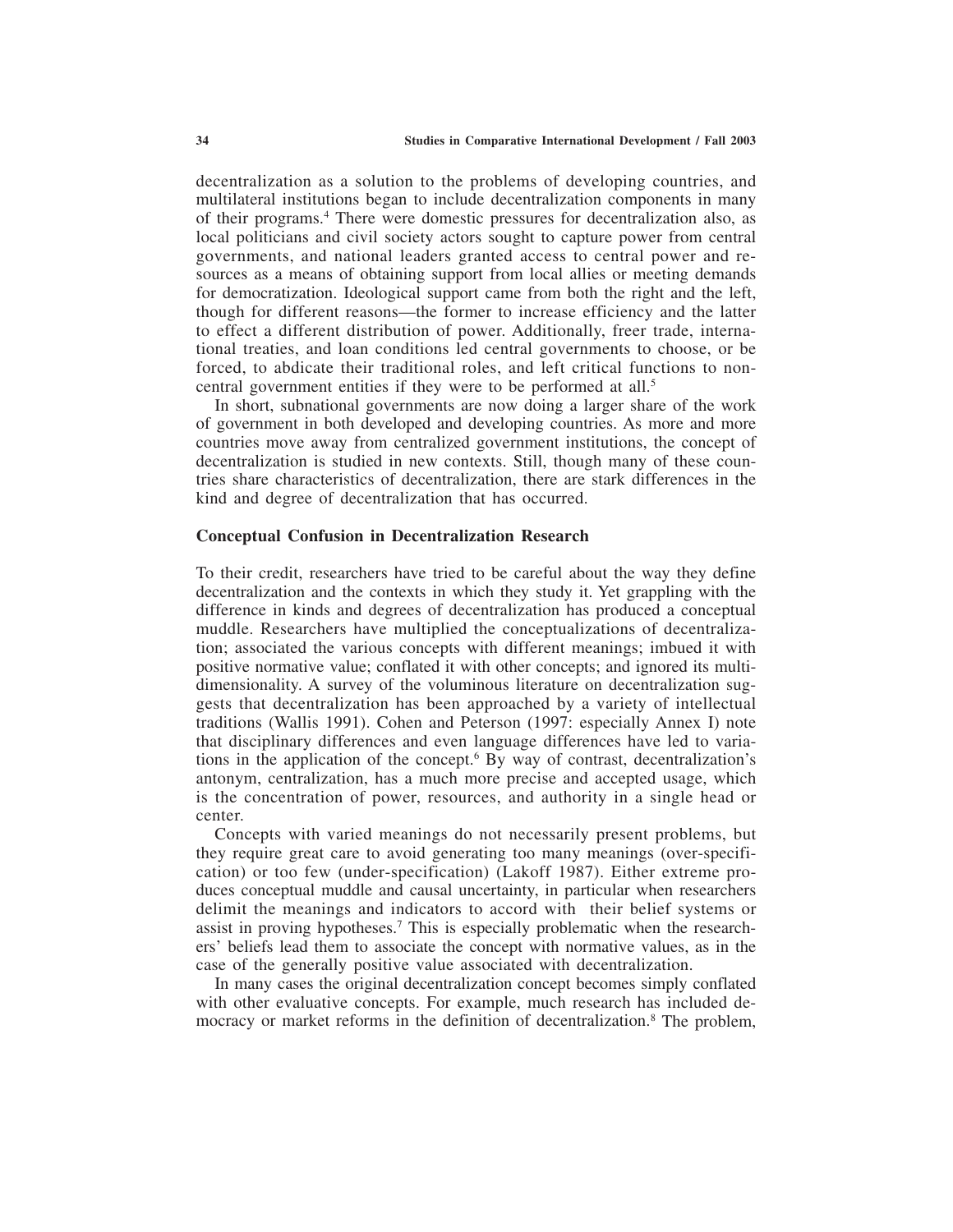of course, is that the relationship between decentralization and these other concepts is a causal hypothesis that must be empirically tested.

In an attempt to avoid confusion, researchers use alternate terms that do not carry normative implications; for example, multi-level government, de-centered governance, multiple centers of government, dispersed government, etc. However, this strategy does not eliminate the underlying problem, which is how to define and measure the concept. As a result researchers often end up talking past one another. For example, using different definitions can introduce different measures of decentralization in the same case.<sup>9</sup> Researchers can also create confusion by focusing on different levels of analysis; some study decentralization by examining local-level institutions while others examine national averages. Those attempting to draw implications from the research, such as policymakers, cannot help but be confused.

This article suggests that some of the conceptual and causal tangle can be undone by distinguishing among the multiple dimensions of decentralization. If there are multiple dimensions, then decentralization along one dimension could be related to one set of causes and effects, and decentralization along another dimension could relate to a different or opposite set of causes and effects. Alternatively, decentralization along one dimension could interact or combine with decentralization along another dimension (to produce outcomes). Researchers who do not explicitly look at each dimension or haphazardly aggregate dimensions will mismeasure the type and degree of decentralization and draw incorrect inferences about the relationship between decentralization and other phenomena. To disentangle these relationships it is necessary to conceptualize the dimensions separately and theorize their interactions. To test the accuracy of the model, the article will develop measures for each dimension and test the measurement model against the actual distribution of cases. Only then can we identify examples of decentralization, more or less, and begin to undertake causal analysis.<sup>10</sup>

## **Conceptualizing and Measuring the Decentralization Concept**

The current approach differs from prior approaches by hypothesizing a conceptual model for the decentralization concept and then offering an empirical test of that model. The most common conceptualizations of decentralization in the literature have concentrated on those institutions *receiving* power or resources.<sup>11</sup> In contrast, this article will measure the dimensions of decentralization in terms of the degree to which power and resources are taken away *from* central governments. All forms of decentralization, regardless of the recipient, involve shifting power and resources away from the central government.

This article builds on applications of the decentralization concept in theories of fiscal federalism, public administration, and political science. Each of these theories highlights a dimension of decentralization, which are treated as distinct and separable. In addition, the current approach suggests that empirical tests of cross-national data will both measure decentralization and confirm a model of the concept that consists of three distinct dimensions. Before proceeding to the statistical test, it is worthwhile to discuss the conceptual frame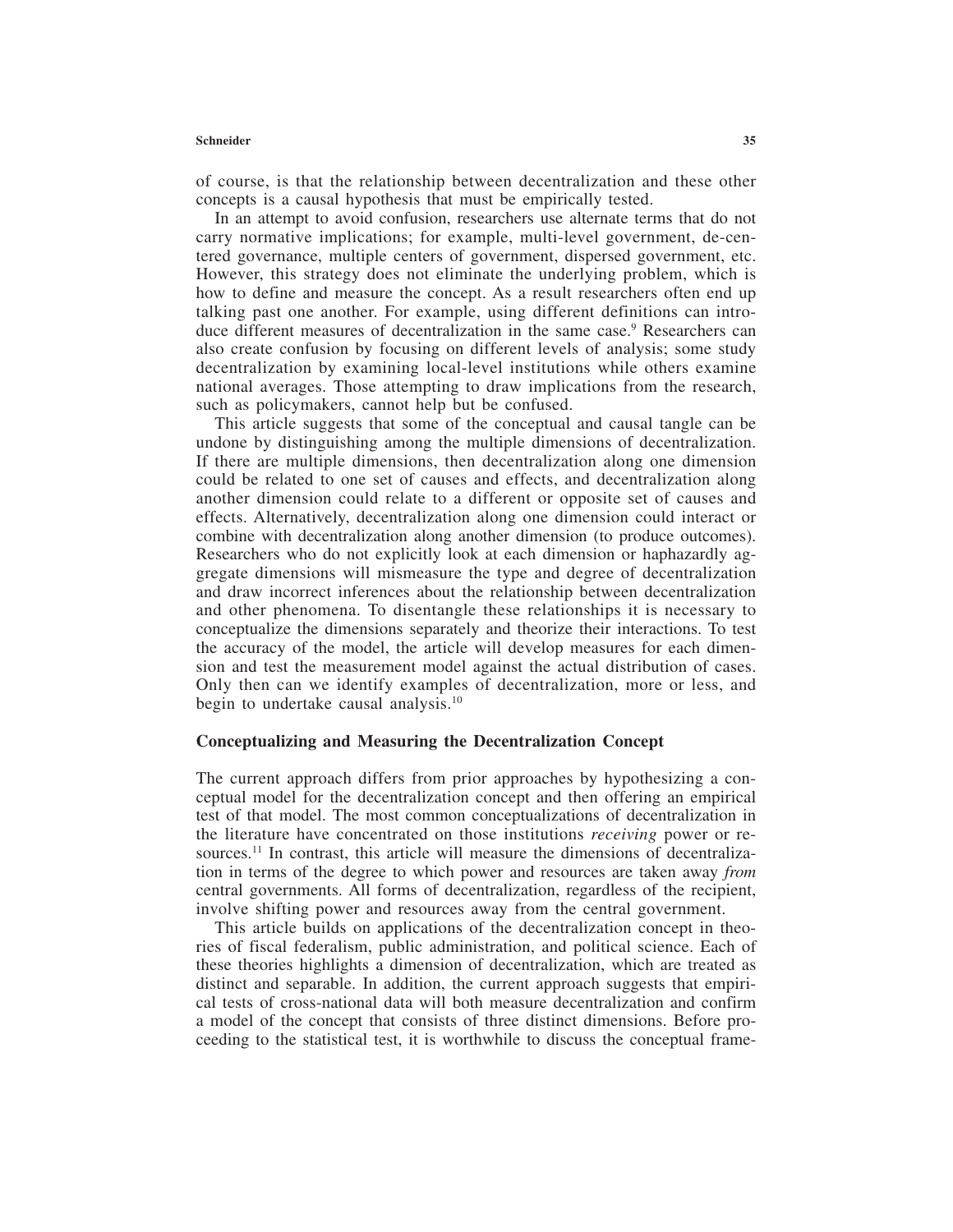work that underlies the measurement model and the indicators that will be used.

## *Fiscal Federalism*

Fiscal federalism theories dealing with decentralization focus on maximizing social welfare, which is portrayed as a combination of economic stability, allocative efficiency, and distributive equity. The precise combination and importance attached to each goal depends on the context, but the challenge of decentralization is essentially to locate resources at the level of government that optimizes social welfare (Musgrave 1958: 132-33, 175-178).

It is important to determine the degree to which each level of government has fiscal impact (Oates 1972: 17). To what degree do the resources handled by each level of government have an impact on these outcomes? If resources have been ceded to subnational units, then central governments have, to one degree or another, less fiscal impact. One of the ways in which fiscal impact is evident is in looking at collateral for credit. Governments that handle large amounts of resources, whether those resources are tied to expenditures or not, are able to draw on credit resources.

Expenditures and revenues form the two main components of fiscal activity.12 Central to any system of public finance, they comprise the total amount of money that governments put into or take out of an economy as well as where governments put the money and where they take it from. The current study hypothesizes that the best indicator for the level of fiscal centralization or decentralization is the share of subnational expenditures and revenues.

The choice of focusing on fiscal instruments rather than regulatory or financial policies is partly methodological and partly substantive. Governments use various instruments to influence the amount and distribution of wealth in society. Because regulatory instruments are built into the formal and informal institutions that govern civil society and private sector, they are extremely complex and context-specific. Financial instruments are similarly difficult to measure with statistics, and their impact on distribution is not as direct as fiscal policy. Fiscal policy offers the best window into levels of fiscal decentralization. Decentralization of regulatory or financial mechanisms will thus have to be taken up in individual country studies.

Despite being easier to measure, fiscal instruments still present some methodological difficulties. Though the IMF has attempted to standardize its definition of decentralization, it remains extremely difficult to attain accurate measurement using self-reported statistics.<sup>13</sup> What is measured as a local expenditure or revenue in one context may be scored as a nationally controlled resource in another.

Nevertheless, there are several advantages to focusing on revenues and expenditures. First, revenues and expenditures offer the best measures available without detailed study of each country. Second, by using both expenditures and revenues, we tap into the main aspects of fiscal decentralization. The key attribute of fiscal decentralization is the fiscal impact of subnational governments relative to the overall impact of government. This article hypothesizes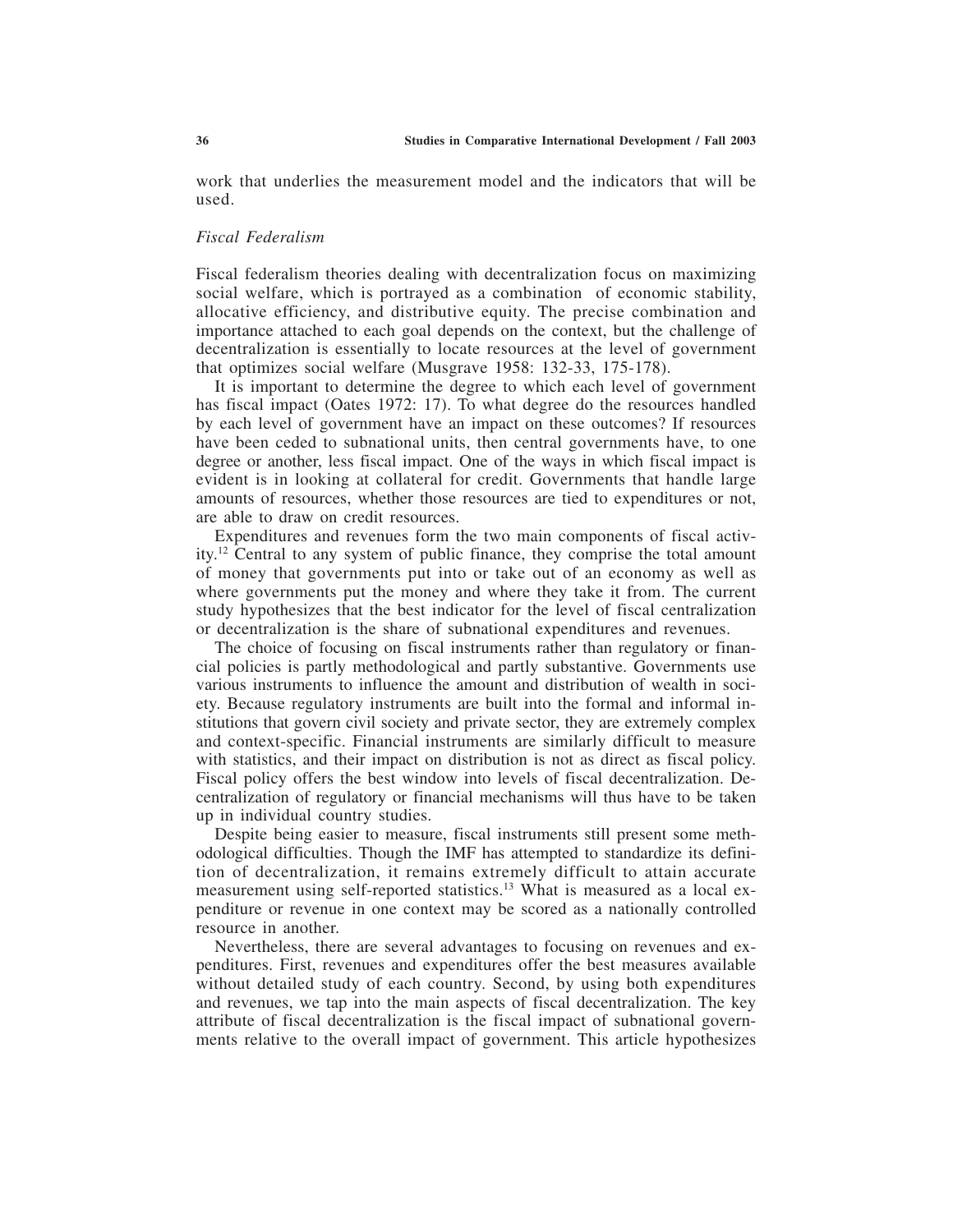that subnational expenditures and revenues as a percentage of total expenditures and revenues provide useful measures of this concept. These indicators are related but not exactly the same, as empirical testing will show. Expenditures focus on the amount of government activity that governments undertake, and revenues focus on the quantity of resources that pass through them.

Expenditures constitute all cash outlays by a given level of government. They can be examined as a whole, over time, in terms of revenues, as a percentage of GDP, in distinct subsections, in subsections as a percentage of some other variable, in constant values, in current values, or as appears here, as a percentage of all government outlays. Each treatment offers a slightly different perspective on spending policy, but viewing subnational expenditures as a percentage of total expenditures is the most appropriate way to gauge fiscal decentralization.<sup>14</sup> There are some drawbacks to presenting expenditures as a percentage of total expenditures, as this measurement misses those expenditures that do not appear as cash outlays, such as credit guarantees, nor does it distinguish expenditures decided locally. Still, viewing subnational expenditures as a percentage of total expenditure focuses on fiscal impact exercised by lower governments as opposed to that exercised by central governments. A larger proportion of the expenditures spent by lower level governments indicates that fiscal impact has shifted away from the central government.

The revenue side of fiscal decentralization is composed of all cash inflows to subnational governments, including taxes, loans, and grants. As in the case of expenditures, these can be examined in a number of ways and with respect to other variables, and each treatment offers a different view of revenue policy. As with expenditures, the indicator chosen is subnational revenue as a percentage of total government revenue, which focuses on the fiscal revenues in the hands of subnational governments as opposed to those revenues in the hands of the center.<sup>15</sup> A larger proportion of revenues collected by subnational governments indicates that fiscal impact has shifted away from the central government.

Intentionally, this conceptualization has focused on the degree of centralization/decentralization of fiscal impact and does not evaluate the autonomy possessed by local units. Autonomy is the focus of the next category, administrative decentralization, which draws on theories of public administration.

## *Public Administration*

Public administration theories dealing with decentralization broadly focus on how modern bureaucracies are achieved, which have been defined as efficient, effective, and rational (Weber 1968: esp. 926-39, 956-89). There is significant debate about whether these attributes operate in tandem or if there are trade-offs. The combination likely depends on individual cases. Administrative arguments focus on the administrative effects of granting local jurisdictions autonomy from central control. This autonomy is constituted by general policymaking authority and personnel control, as well as control over public finances (Rondinelli 1984).

The amount of administrative decentralization ranges in a continuum across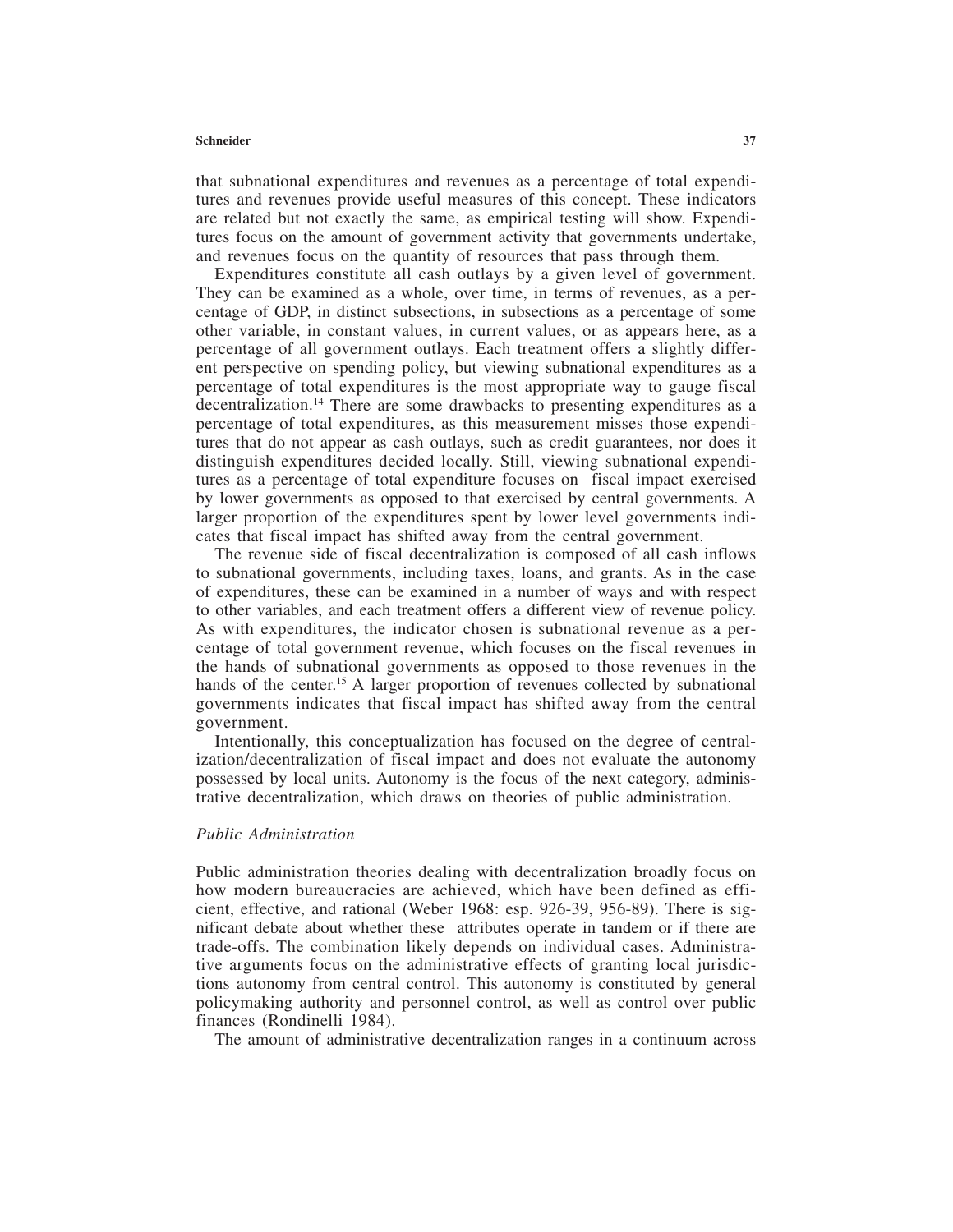systems, from those characterized by a low degree of autonomy, to those with a high degree of autonomy. Previous literature has categorized administrative decentralization generally using three terms, most commonly labeled "deconcentration," "delegation," and "devolution" (see Rondinelli 1990).<sup>16</sup> The current approach to decentralization views these categories as nothing more than points along a continuum of administrative autonomy. Deconcentration involves the least amount of autonomy, delegation slightly more, and devolution the most. The following section discusses the categories used in the literature and makes the case for treating them within the continuum of administrative autonomy.

"Deconcentration" refers to a central government that disperses responsibility for a policy to its field offices. This transfer changes the spatial and geographical distribution of authority, but does not significantly change the autonomy of the entity that receives the authority. Under deconcentration arrangements, the central government retains authority over the field office, and exercises that authority through the hierarchical channels of the central government bureaucracy. Deconcentration allows only moderately more autonomy than centralized systems.

By contrast, "delegation" transfers policy responsibility to local governments or semiautonomous organizations that are not controlled by the central government but remain accountable to it. The main difference between deconcentration and delegation is that the central government exercises its control through a contractual relation that enforces accountability of local government. This represents a slightly higher level of administrative autonomy for local entities than under deconcentration.

Finally, under "devolution," the central government allows quasi-autonomous local units of government to exercise power and control over the transferred policy. Compared to the other two types of administrative decentralization, devolution provides the greatest degree of autonomy for the local unit. The local unit is only accountable to the central government insofar as the central government can impose its will by threatening to withhold resources or responsibility from the local unit.

What discriminates among these categories of administrative decentralization is the relationship between the central government and the entity that receives power and resources. Deconcentration involves a bureaucratic, hierarchical relationship; delegation involves a contractual relationship; and devolution involves an arm's-length relationship. The differences in kind among these relationships—between hierarchy, contract, or arm's length—constitute a syndrome of factors. The best way to summarize that syndrome is in paying attention to the degree of autonomy granted by the central government. Such a simplification perhaps misses some of the conceptual richness of the different relationships, but is sufficient for measuring the continuum of administrative autonomy.<sup>17</sup>

One way to measure levels of local administrative autonomy is by examining the control exercised over local revenue. The percentage of local revenues from taxes provides an indicator of the degree of subnational control over resources. Taxes are different from the total amount of resources, which is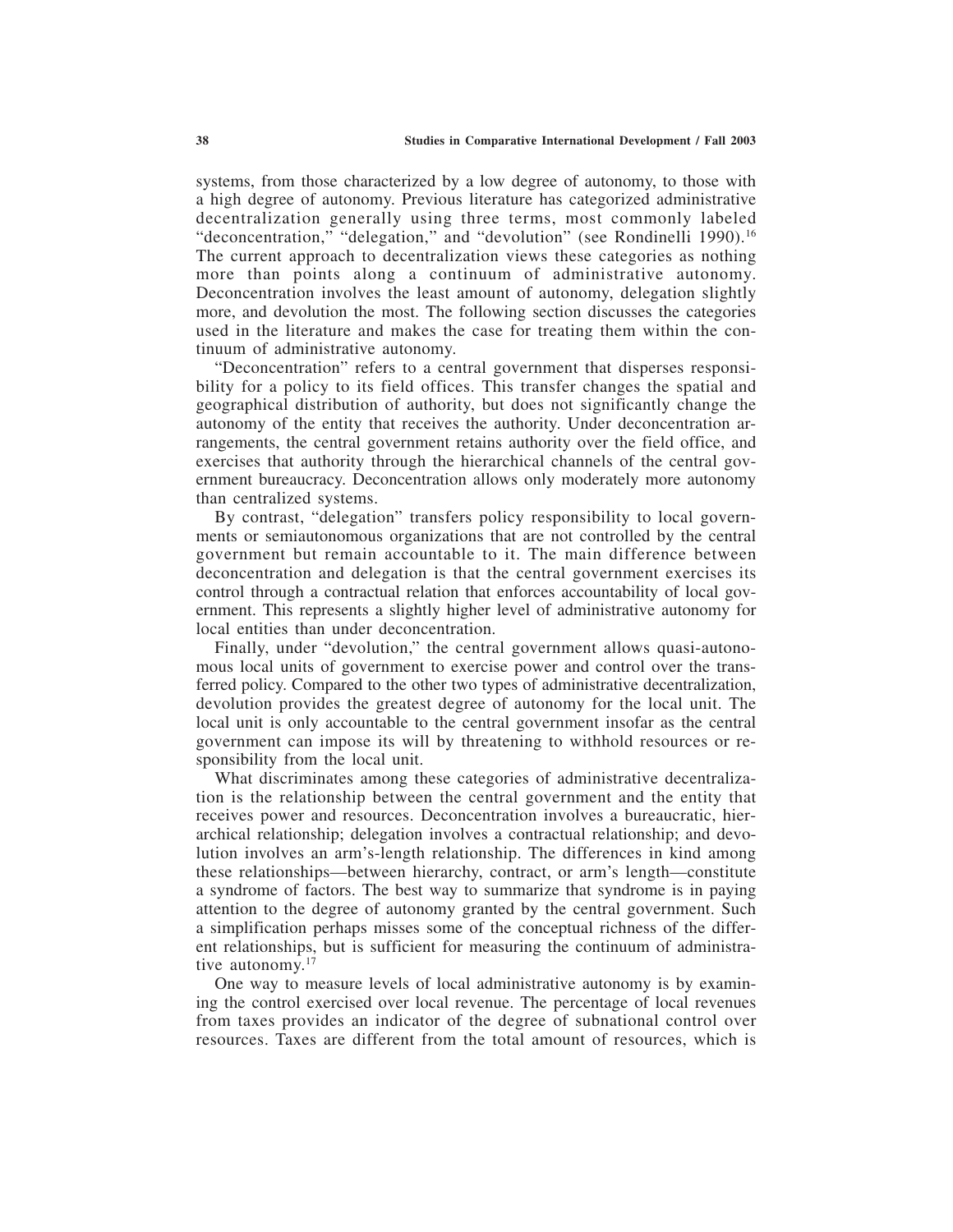more a measure of wealth rather than control. As mentioned before, subnational revenues are a combination of taxes, transfers, grants, and loans. Taxes offer the greatest degree of autonomy, grants, and loans offer somewhat less, and discretionary transfers probably the least. Transfers, even supposedly automatic ones, can be withheld, and grants and loans generally arrive with conditions or with expenditures earmarked.18

A second measure of subnational autonomy is the percentage of total grants and revenues not accounted for by transfers. This could conceivably include taxes, loans, fees, sales of assets, or informal contributions. There are some drawbacks to excluding all transfers, which do not distinguish for example between transfers over which lower levels of government have total control, such as block grants, and transfers that are tied to central government priorities, such as earmarked transfers, or transfers that require certain behaviors by subnational governments, such as matching or fiscal balance. Still, the treatment of all revenues aside from transfers gives an indication of the degree to which subnational governments raise their own funds through taxes, loans, fees, or sales of assets.

It is worth noting that this measure leaves out the political criterion associated with the devolution category of administrative decentralization. Under most definitions, devolution requires recipients of decentralization be democratically elected local bodies. Such a definition includes patterns of representation in the administrative dimension, which is meant to refer to degrees of autonomy. Representation deserves attention in its own right, however, as the core characteristic of the next dimension, political decentralization.

## *Political Decentralization*

Political science theories dealing with decentralization focus on mobilization, organization, articulation, participation, contestation, and aggregation of interests. All political systems perform these processes, and the way in which they occur depends on individual contexts. Decentralized political systems are those in which political actors and issues are significant at the local level and are at least partially independent from those at the national level (Fox and Aranda 1996).

The best way to summarize these functions might be in terms of representation, which refers to the way political institutions "map the multiplicity of citizen interests onto policy decisions" (Litvack et al. 2000: 6). To have an impact on policy, interests in society must be mobilized, organized, and articulated through institutions that carry interests to the state (Berger 1983). Some systems of representation operate through civil society institutions, such as NGOs, social movements, or interest organizations. Other systems of representation, such as political parties, aim to bring interests directly into the official political apparatus through elections. Finally, some systems of representation bring interests into direct negotiation with the state bureaucracy, as in corporatist bargaining.19 All systems of representation are bound by institutions of the state itself, which sets the rules for representation and thus shapes what issues get politicized and how. Under politically decentralized systems citizens define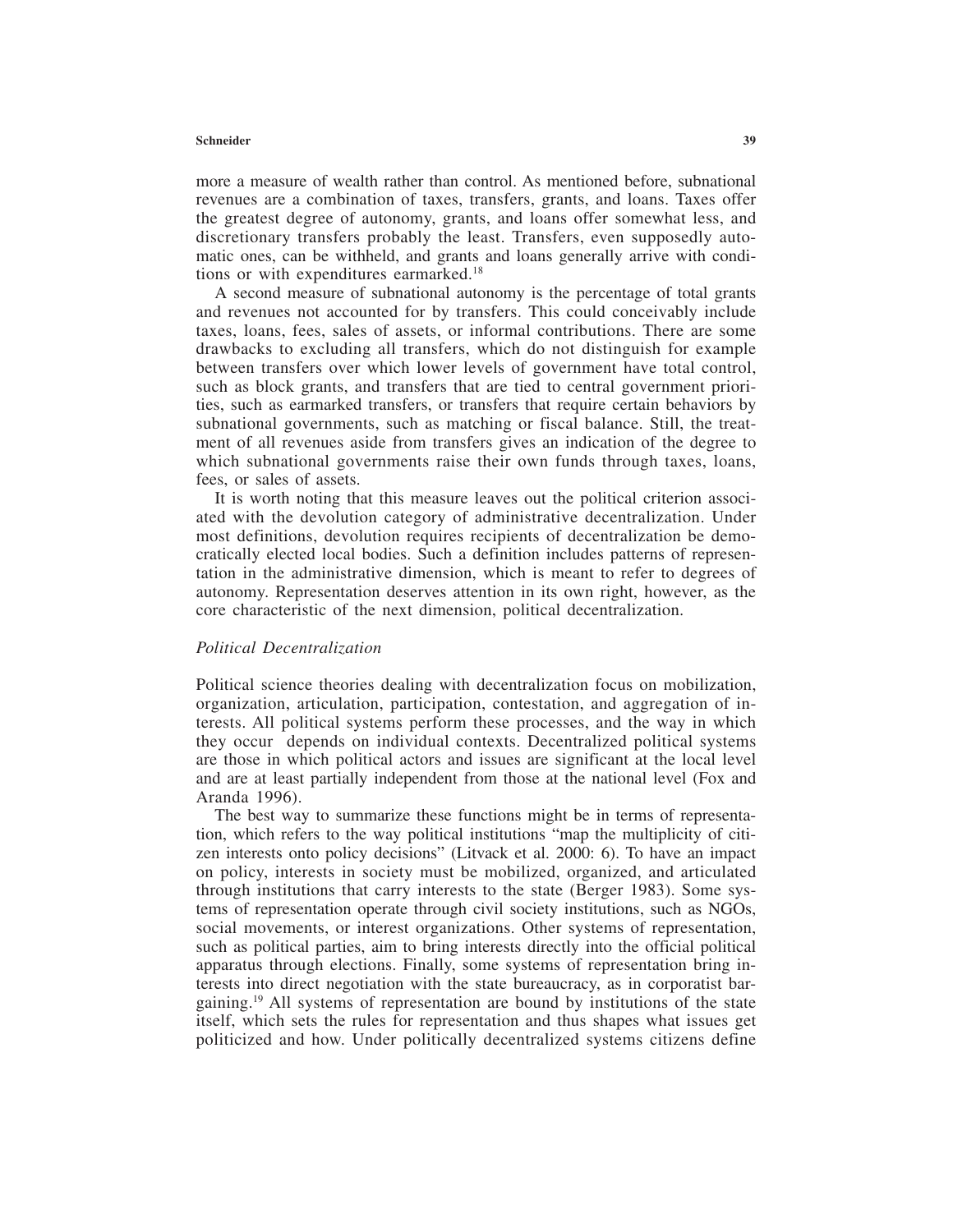interests and form identities on the basis of local concerns, and organizations such as parties and social movements operate locally and compete over local issues and in local elections.

In this article elections are held to be the most obvious indicator of representation occurring at different levels. During the electoral process, the electorate votes, the votes are aggregated, and politicians take power. Local elections indicate that some portion of representative activity is being undertaken at the local level, forcing parties to organize for local contests. Candidates must compete and make appeals to citizens in local jurisdictions. Citizens may organize and participate through non-electoral channels, but these are harder to characterize, and probably do not have as direct an impact on representation. Of course, the importance of local elections in the larger national picture can vary, but local elections at least increase the likelihood that some political functions will be decentralized.<sup>20</sup> The existence of elections at the municipal level or the state/provincial level is hypothesized here as an indicator of political decentralization.

Though there are other political functions, electoral components are the most valid indicators of political decentralization as they tap into fundamental aspects of political authority. Elections address the issue of representation, which is the primary way interests gain access to legislative and executive power.

# *Interrelations Among the Dimensions*

The preceding discussion of approaches to decentralization outlines three dimensions for analysis: fiscal decentralization, administrative decentralization, and political decentralization. What has not yet been discussed, but remains pertinent, is the degree to which these dimensions are interrelated. This interrelationship can contribute to conceptual confusion, as decentralization along one dimension may influence or cross over into decentralization along another dimension. Without accounting for this interrelationship, measures will over- or underestimate the amount of decentralization.

First let us consider the range of possible ways that dimensions could interact. One possible pattern is that increasing decentralization in one dimension leads to an increase in decentralization in another dimension. A second pattern is that increasing decentralization in one dimension leads to a decrease in decentralization in another dimension. Three dimensions produce six different combinations.21

Without speculating too much, it makes sense to describe how a few of these interactions might operate. For example, fiscal decentralization might generate greater administrative decentralization if local units used increased resources to assert administrative autonomy from the center.<sup>22</sup> Alternatively, fiscal decentralization might lead to less administrative decentralization if central governments systematically counteracted the release of resources with an increase in bureaucratic or regulatory controls. Similar scenarios could be described for the relationships between each dimension.

Even if one accepts the argument that there are three unique and interrelated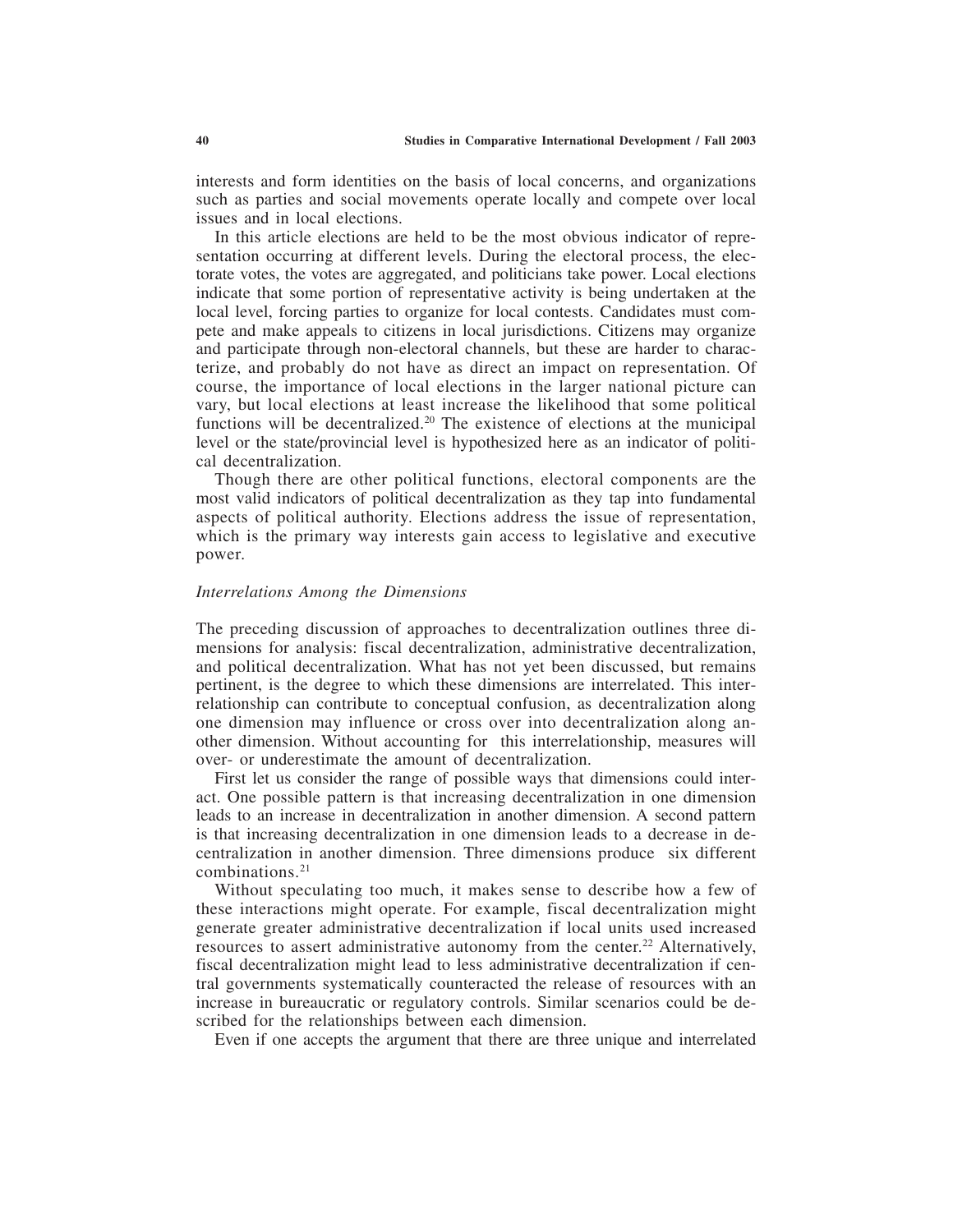dimensions to decentralization, empirical measurement and confirmation remains a difficult task. There are three questions to answer:

- First, to what degree can decentralization be understood in terms of fiscal decentralization, administrative decentralization, and political decentralization? In other words, do we really need all three dimensions, or alternatively, might there be others?
- Second, to what degree and in what ways are these dimensions related to one another?
- Third, is the measurement of decentralization dimensions sophisticated enough to produce a meaningful scale? Can we design a measure that validly and accurately allows us to order countries in terms of their relative amounts of decentralization?

Table 1 displays the dimensions proposed as central to the decentralization concept and the indicators that will be used to test the measurement model.

| <b>Dimension</b>                   | <b>Indicator</b>                                                 | Source                                                                                                                    |
|------------------------------------|------------------------------------------------------------------|---------------------------------------------------------------------------------------------------------------------------|
| <b>Fiscal Decentralization</b>     | Subnational expenditures as<br>percentage of total expenditures  | DecentralizationStatistics,<br>World Bank Website,<br><b>IMF</b> Governement Finance Statistics                           |
| <b>Fiscal Decentralization</b>     | Subnational revenues as<br>percentage of total revenues          | DecentralizationStatistics,<br>World Bank Website,<br><b>IMF</b> Governement Finance Statistics                           |
| Administrative<br>Decentralization | Taxation as a percentage of sub-<br>national grants and revenues | DecentralizationStatistics,<br>World Bank Website.<br><b>IMF</b> Governement Finance Statistics                           |
| Administrative<br>Decentralization | Transfers as a percentage of<br>subnational grants and revenues  | DecentralizationStatistics,<br>World Bank Website,<br><b>IMF</b> Governement Finance Statistics                           |
| Political Decentralization         | Municipal elections                                              | Database of Political Institutions,<br>Country Constitutions,<br>Library of Congress Country Facts,<br>CIA World Factbook |
| Political Decentralization         | State elections                                                  | Database of Political Institutions,<br>Country Constitutions,<br>Library of Congress Country Facts,<br>CIA World Factbook |

**Table 1 Decentralization Dimensions and Indicators**

## **Measurement Model**

This article proposes a measurement model for decentralization, and endeavors to test that model. This task is challenging because the dimensions are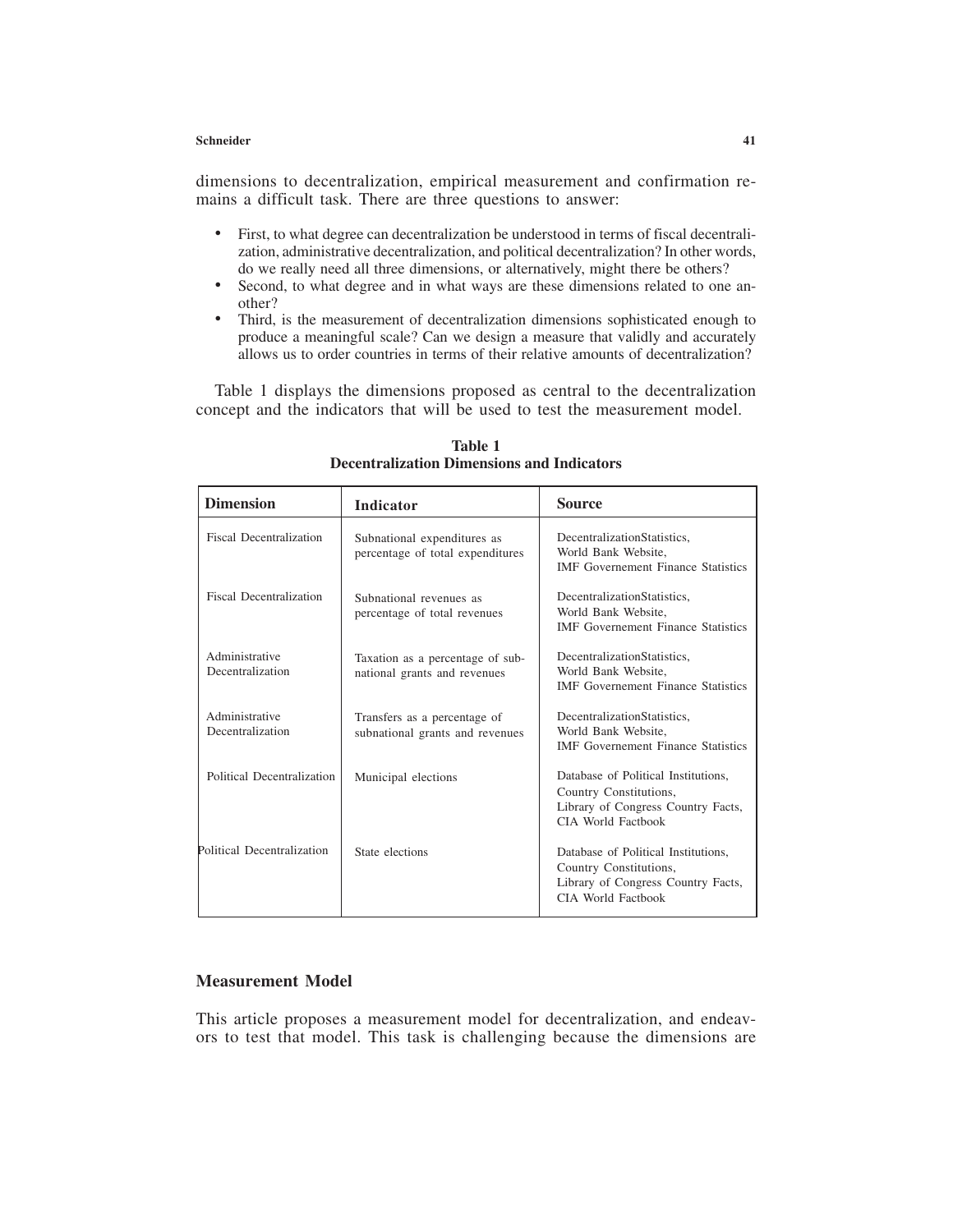difficult to measure, and any metric for one dimension is likely to simultaneously pick up elements of the others. In part, this is because there are causal relationships among the dimensions (political decentralization may contribute to fiscal decentralization, etc.), but also because any quantitative measure is likely to be somewhat imprecise. No single indicator can capture the decentralization concept fully, and no simple combination of indicators, such as an average or an index, can capture the multidimensionality of the concept. What is to be done?

The model proposed here conceptualizes decentralization as three distinct but interrelated dimensions that can be measured using the six indicators described above. Factor analytic techniques applied to the indicators can calculate the unique and interrelated characteristics of the different dimensions of decentralization and test whether the model is accurate. This technique of proposing and testing a measurement model using factor analysis is known as confirmatory factor analysis, and it rests on the intuition that underlying concepts, such as the dimensions of decentralization, are manifest in empirically observed indicators.23

The specific hypotheses to be tested are 1) that decentralization consists of three abstract dimensions; and 2) each of the six indicators is closely related to one of the three dimensions. If the most statistically accurate grouping divides the indicators into three clusters according to shared characteristics, this analysis confirms that there are three underlying dimensions, as opposed to two or four (or some other number).<sup>24</sup> The largest factor coefficients should relate indicators to the dimension they are hypothesized to measure. For example, the largest factor coefficient of subnational percentage of expenditures should be the coefficient related to the fiscal decentralization dimension.

Each indicator will be related, at least slightly, to each dimension. Partly, this is because the measures are imperfect indicators of each dimension. In addition, the coefficients reflect the fact that the dimensions are related to each other. For example, politically decentralized systems might find local political weight used to allocate more resources to lower levels of government. As a result, part of the subnational revenues indicator should not be attributed to fiscal decentralization but reflects characteristics derived from the political decentralization dimension.

Factor analysis uses this information to improve measurement in ways that simple aggregation or indexes cannot. This analysis separates the impact of each dimension and calculates its size in the factor coefficients. We can use these relationships to calculate case scores on each dimension. The factor coefficient measures the intensity of the relationship between each variable and each dimension and can be multiplied by each case score for each variable. The sum of the coefficients times the case scores gives a factor score for each case in each dimension. In other words, the analysis produces a measure of fiscal decentralization, administrative decentralization, and political decentralization in each case. In fact, this measure is superior to other methods of measurement that do not take as many indicators into account and/or that do not attempt to separate the unique and shared characteristics of each indicator.25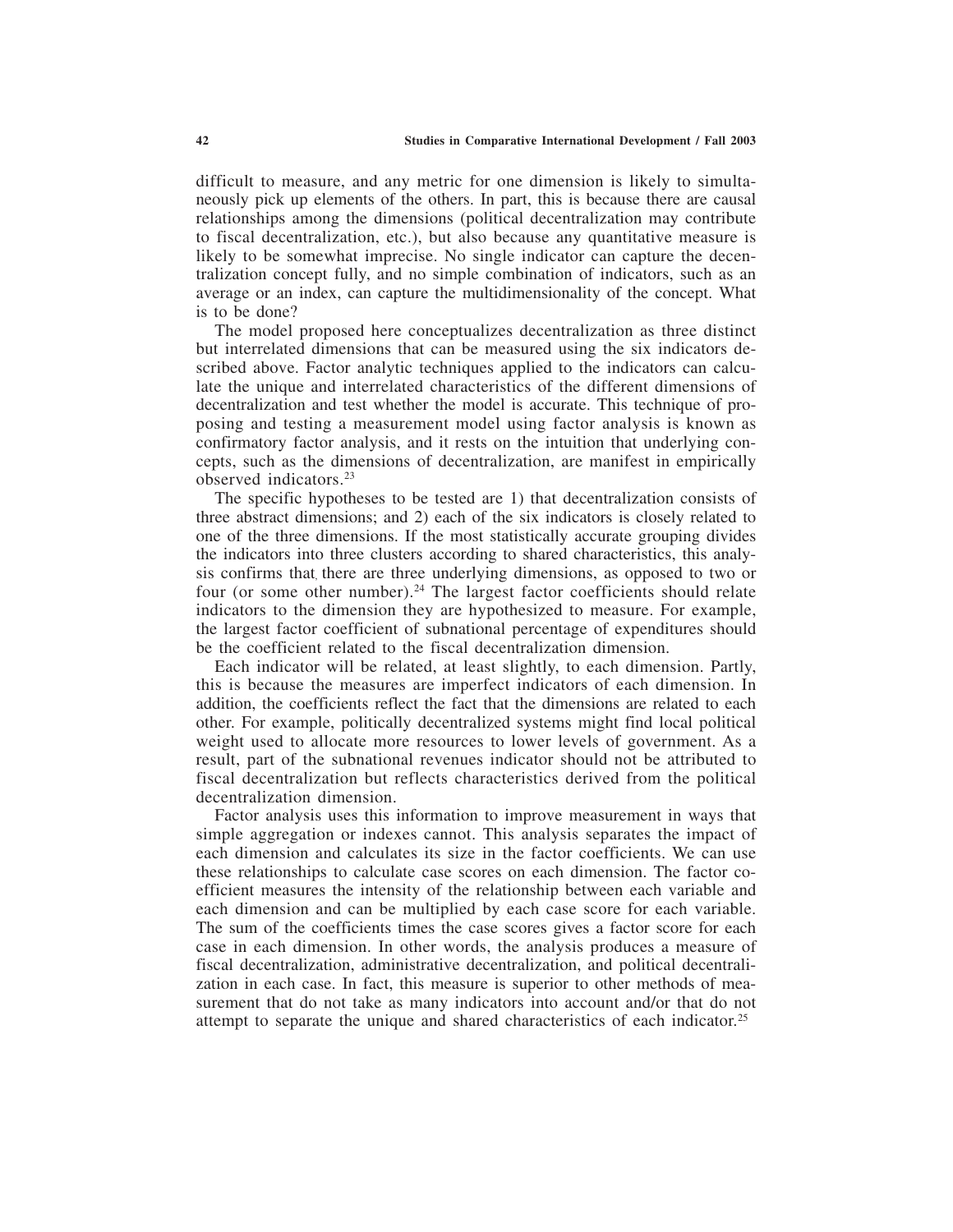## **Cases and Data**

This article applied confirmatory factor analysis to decentralization data collected from sixty-eight countries in 1996. The data included fiscal indicators from IMF Government Finance Statistics, obtained from the World Bank website on decentralization, and filled in missing values with data from the 2001 IMF hardcopy publication where available. Other data were collected in the Database of Political Indicators collected by researchers at the World Bank and the Government of Switzerland. Missing political data was obtained from country constitutions, Library of Congress Country Facts, and the CIA Factbook.<sup>26</sup>

In cases in which there was no fiscal data available from 1996 but data from other years in the 1990s were available, linear trends obtained through regression analysis of available data filled the 1996 data. As most fiscal indicators are variables that change incrementally over time, if at all (expenditures, revenues, etc.), this practice was not likely to change the results. Interpolating the data across years provided more cases for analysis, though the results were unchanged by using data from a single year alone.

Special care was also taken in relation to indicators that were related to variables that might confound the analysis, such as the type of regime. This was particularly the case for the political decentralization indicators that focused on elections and electoral rules. Some non-democracies held elections and data was therefore available for the political decentralization indicators. Nevertheless, some might argue that the representation that occurs in nondemocracies, however decentralized, is substantively different than that occurring in democracies. A local election in which the national government is authoritarian or in which only one party competes can hardly be called competitive, and probably does a poor job of decentralizing political functions. To address this issue, the analysis also examined only democratic cases, and no significant changes in results occurred.<sup>27</sup>

## **Factor Analysis**

Confirmatory factor analysis was used to test the hypothesis that three dimensions of decentralization (fiscal, administrative, and political) underlay measurable indicators. The six indicators were: 1) subnational expenditures as a percentage of expenditures; 2) subnational revenues as a percentage of total revenue items; 3) the relative importance of tax as a percentage of subnational revenues; 4) the relative importance of transfers as a percentage of subnational revenues; 5) the existence of municipal elections; and 6) the existence of state or provincial elections. The hypothesis was that the first two indicators measured mostly fiscal decentralization; the third and fourth indicators measured administrative decentralization; and the last two indicators measured political decentralization.28

The number of cases with data available on all indicators was sixty-eight. Among these cases, the mean percentage of subnational expenditures as a percentage of total expenditures was 22.27 and the mean percentage of subnational revenues was 17.24. The mean percentage of subnational rev-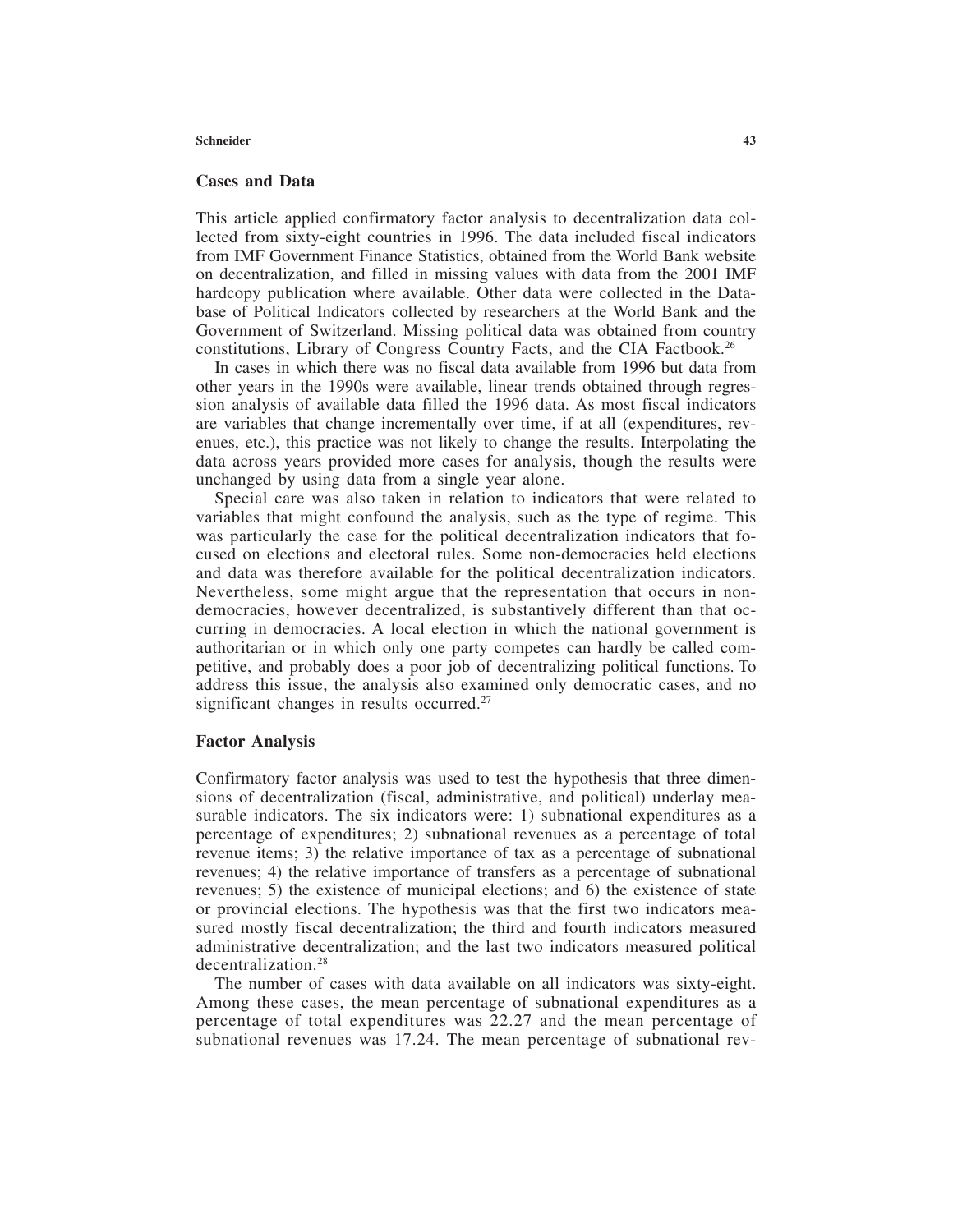enues from taxes was 44.65 and the mean percentage from transfers was 34.60. Twelve of the cases had no municipal elections, and twenty-six had no state elections.

Principle factor analysis of the data confirmed the assertion that three dimensions most appropriately organized the data. The eigenvalue for the third dimension was statistically indistinguishable from one (.93), with a cumulative percent of variance explained of 88.29 percent (see Table 2).

| <b>Factors</b> | <b>Initial Eigenvalue</b> | <b>Cumulative % of Variance</b><br><b>Explained</b> |
|----------------|---------------------------|-----------------------------------------------------|
|                | 2.50                      | 41.63                                               |
|                | 1.89                      | 73.10                                               |
|                |                           | 88.29                                               |
|                | 49                        | 96.47                                               |
|                | .18                       | 99.42                                               |
|                | 3.45E-02                  |                                                     |

| Table 2            |
|--------------------|
| <b>Eigenvalues</b> |

A second test of the hypothesis that three dimensions underlie the data is a scree plot of the eigenvalues. If the plot appears to level off, it indicates that increasing the number of dimensions adds little marginal difference in the variance explained.<sup>29</sup> Indeed, in the current case, the scree plot appears to level off after the third dimension (see Diagram 1).

## **Diagram 1 Scree Plot**

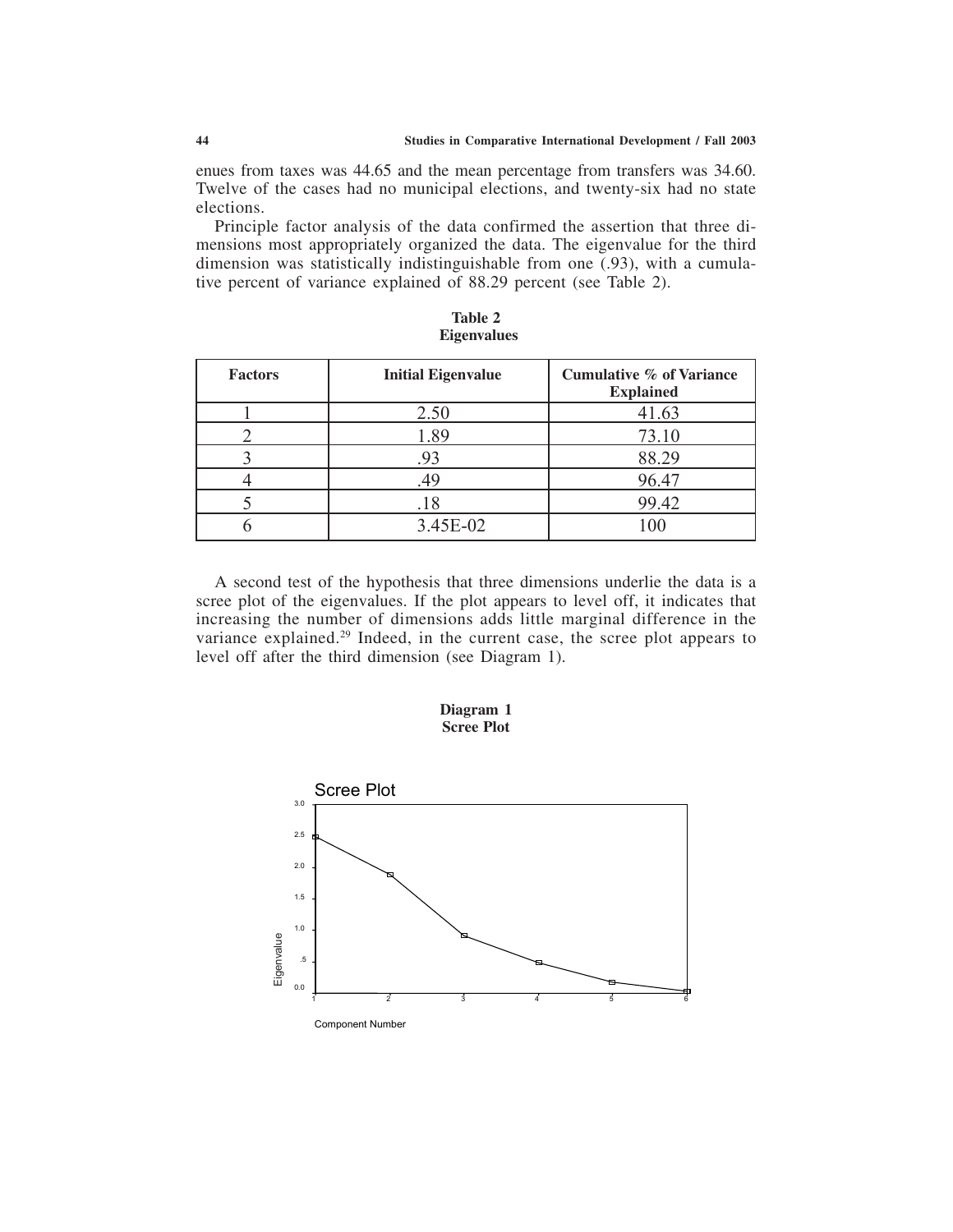Next, the correlations among the variables were used to measure the relationship between variables and underlying dimensions.30 Table 3 displays the factor coefficients and loadings for each indicator on each factor. As expected, subnational expenditures as a percentage of total expenditures and subnational revenues as a percentage of total revenues were highly correlated with each other, and with the "fiscal decentralization" dimension. The factor coefficient of subnational expenditures as a percentage of total revenues was .971 and the coefficient of subnational revenues as a percentage of total revenues was .930.

Also as expected, the relative importance of tax and transfer revenues as a percentage of subnational revenues were most highly correlated with each other and with the "administrative decentralization" dimension. The factor coefficient of tax revenues as a percentage of local revenues was .917 and the coefficient of non-transfer income as a percentage of local revenues was .931.

Finally, municipal elections and state elections were most closely related to each other and to the third dimension, which has been labeled "political decentralization." The factor coefficient of municipal elections was .930, and the factor coefficient of state elections was .712 (see Table 3).

|                                           | <b>Fiscal</b> | <b>Decentralization</b> | <b>Administrative</b> | <b>Decentralization</b> | <b>Political</b> | <b>Decentralization</b> |
|-------------------------------------------|---------------|-------------------------|-----------------------|-------------------------|------------------|-------------------------|
| Subnational<br>Expenditure<br>Percentage  | $b_{11}$      | .971                    | $B_{12}$              | .0387                   | $b_{13}$         | .144                    |
| Subnational<br>Revenue Percent            | $b_{21}$      | .930                    | $B_{22}$              | .315                    | $b_{23}$         | .0638                   |
| Subnational<br>Tax Percentage             | $b_{31}$      | .251                    | $B_{32}$              | .917                    | b <sub>3</sub>   | $-.0277$                |
| Subnational<br><b>Transfer Percentage</b> | $b_{41}$      | .0263                   | $B_{42}$              | .931                    | $b_{43}$         | $-.140$                 |
| Municipal Elections                       | $b_{51}$      | $-.0428$                | $B_{52}$              | $-.0282$                | $b_{53}$         | .930                    |
| <b>State Elections</b>                    | $b_{61}$      | .412                    | $B_{62}$              | $-.172$                 | $b_{63}$         | .712                    |

**Table 3 Decentralization Dimensions, Indicators, and Factor Coefficients**

Bold type indicates factor on which indicator loads most heavily.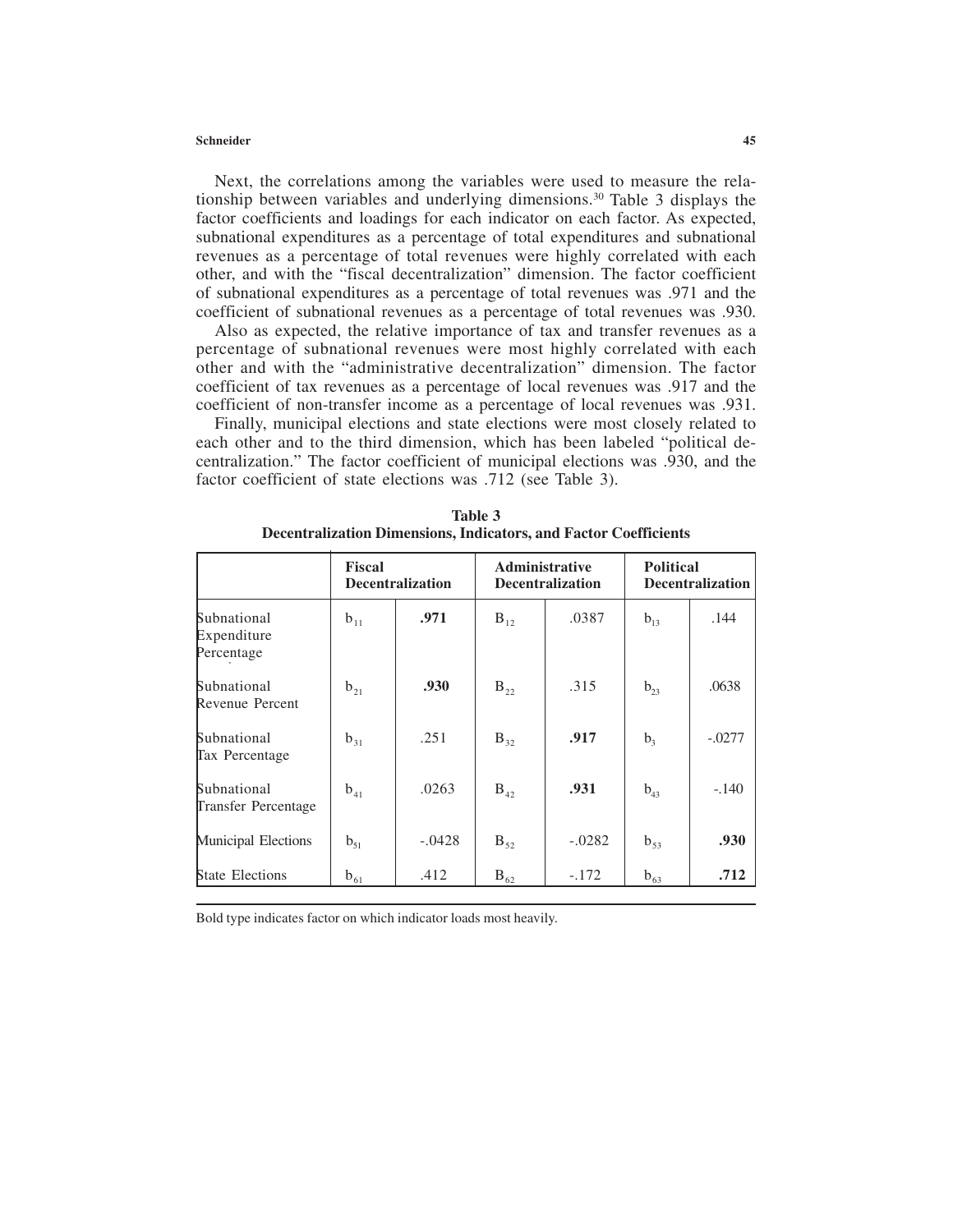Factor analysis also allows us to determine the degree to which the dimensions are related to one another. Given the nature of the decentralization concept, in which one kind of decentralization is expected to influence other kinds, correlation among the dimensions was expected. Nevertheless, the factor analysis showed that the correlation between the dimensions was relatively small and statistically insignificant. Between fiscal decentralization and administrative decentralization, the correlation coefficient was -.13. Between administrative decentralization and political decentralization the correlation coefficient was .11, and between fiscal decentralization and political decentralization the correlation coefficient was zero. None of the coefficients were statistically significant. Though this result was somewhat surprising, it supported the assumption that the dimensions could be analyzed as though they were orthogonal.

The graphical model in Diagram 2 displays the nature and intensity of the relationship between dimensions and variables. The three latent dimensions are the ovular items to the right. The five observed variables are the squares to the left. The intensity of the relationship between the variables and the dimensions is given by the factor coefficient, "b." The first subscript indicates the observed variable and the second subscript indicates the factor. For example,  $b_{11}$  refers to the relationship between the first variable (subnational expenditures as a percentage of total expenditures) and the first dimension (fiscal decentralization). In all, eighteen coefficients indicate the strength of the relationship between each of the six observed variables and each of the three abstract dimensions. The diagram provides a measurement model of the decentralization concept, in which three abstract dimensions are measured using six observable variables. Table 3 contains all factor coefficients.



**Diagram 2 Measurement Model of Decentralization**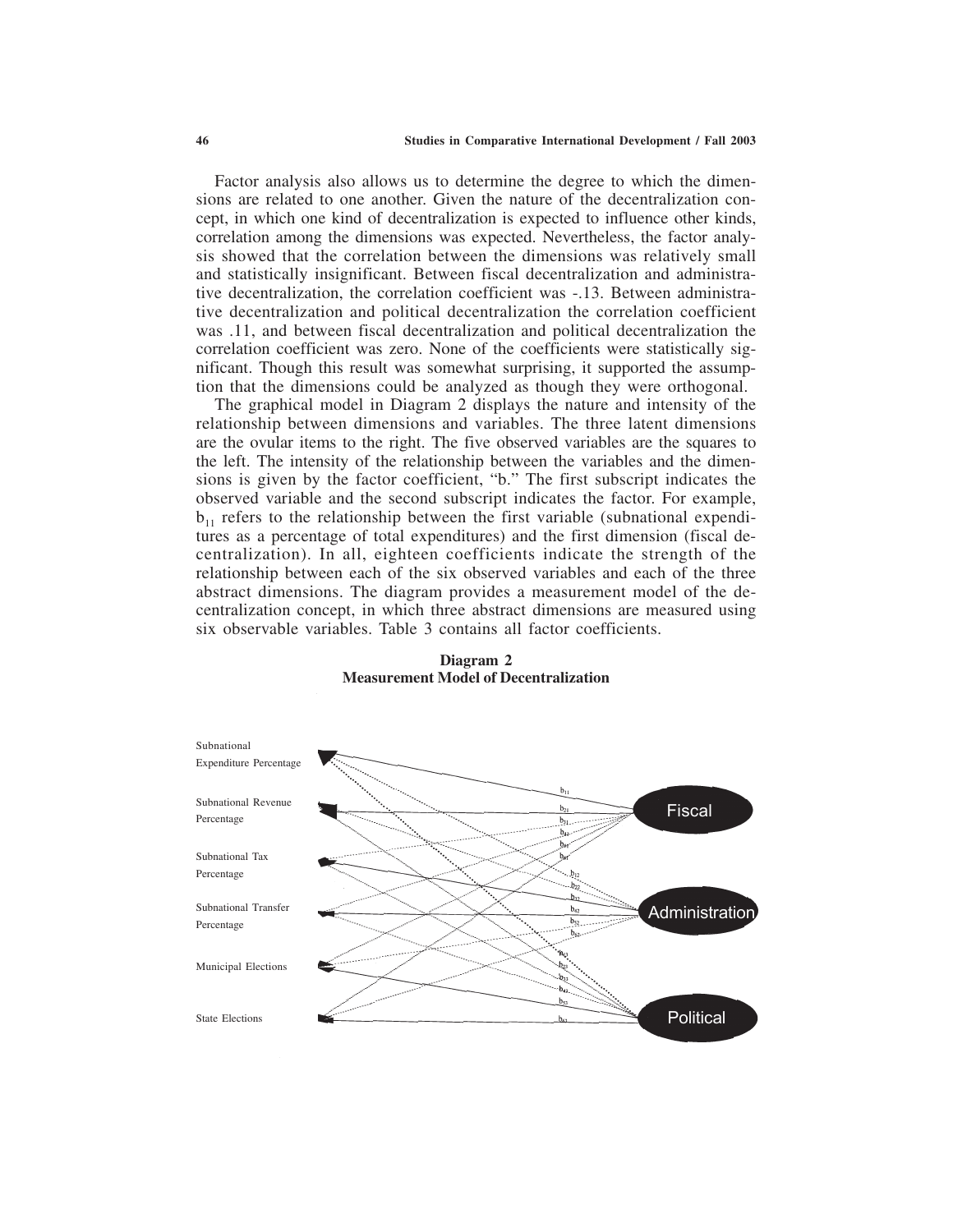single dimension.

A three-dimensional diagram offers a second way to display the intensity of the relationship between each indicator and the dimensions. In Diagram 3, the three abstract dimensions are displayed orthogonally, and the indicators are shown as points according to their factor coefficient. As one would expect, the fiscal decentralization indicators cluster together and extend farthest along the first dimension. The administrative decentralization variables also cluster together but extend farthest along the second dimension. Finally, the politicaldecentralization variables cluster together, farthest along the third dimension. For example, state elections mostly relate to political decentralization (factor coefficient of .712), but somewhat relate to fiscal decentralization (factor coefficient of .412) and administrative decentralization (factor coefficient of -.172). In the diagram, the state elections point is located at the coordinates (.712, .412, -.172). The diagram shows that the indicators largely measure one of the dimensions and can be clustered according to this principal component, but the effects of other dimensions also spill over into each indicator. This spill-over can be explained as a result of the fact that the dimensions are related to one another and also because the indicators are only imperfect measures of any



**Diagram 3 Factor Coefficients in Three-Dimensional Space**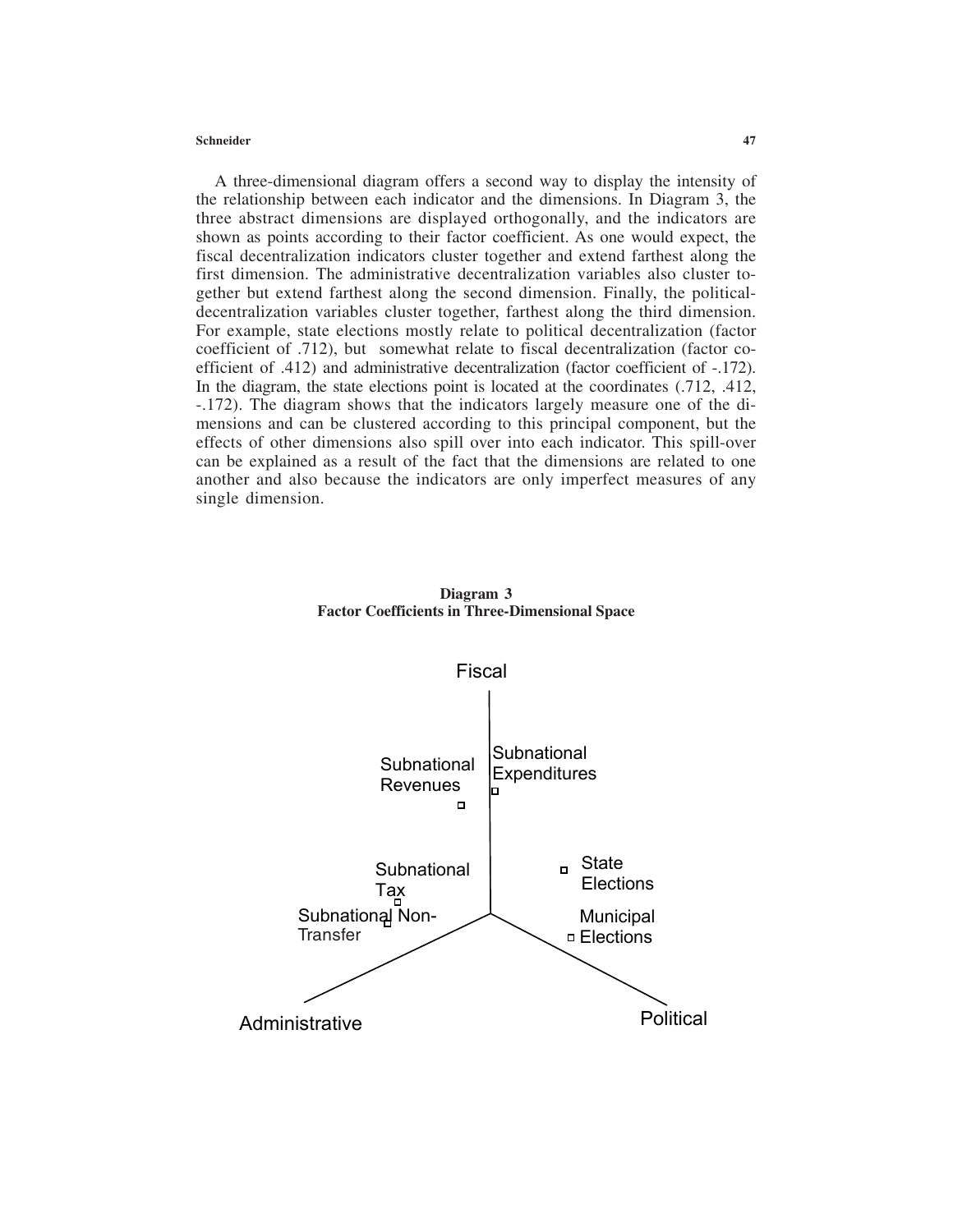Finally, the factor coefficients for each variable were used to obtain a score for each case along each dimension. For each case, the factor scores are the sum of the products of the factor coefficients and the indicator scores. For easier interpretation, factor scores were normalized to a zero-to-one scale, and can be read in terms of decentralization units. Thus, Albania has a score of .38 fiscal decentralization units, 0 administrative decentralization units, and .44 political decentralization units. Appendix 1 displays the factor score on each dimension for the different countries in the study. The average amount of fiscal decentralization, on a zero-to-one scale, was .42. The average amount of administrative decentralization was .54, and the average amount of political decentralization was .54.31

A number of patterns became evident in the factor scores. Some countries were high on all three dimensions (e.g., Russia), some were located in the middle on all three (e.g., Norway), and some were lower on all three (e.g., Botswana). Diagram 4 uses the factor scores to plot a "radar" diagram of decentralization. The three dimensions are displayed orthogonally, and the country factor scores are marked along each dimension. Plotting the high, medium, and low countries listed above gives a general idea of the amount of decentralization in each country.





A different pattern emerges when one considers that some countries score high on one dimension and low on the others. Chile has a high amount of administrative decentralization and lower amount in all others. Italy, by contrast, has a high amount of political decentralization and a lower amount otherwise. Finally, India has a high amount of fiscal decentralization and a lower amount in all others. A second radar diagram displays this pattern for the three countries listed.

Administrative

Political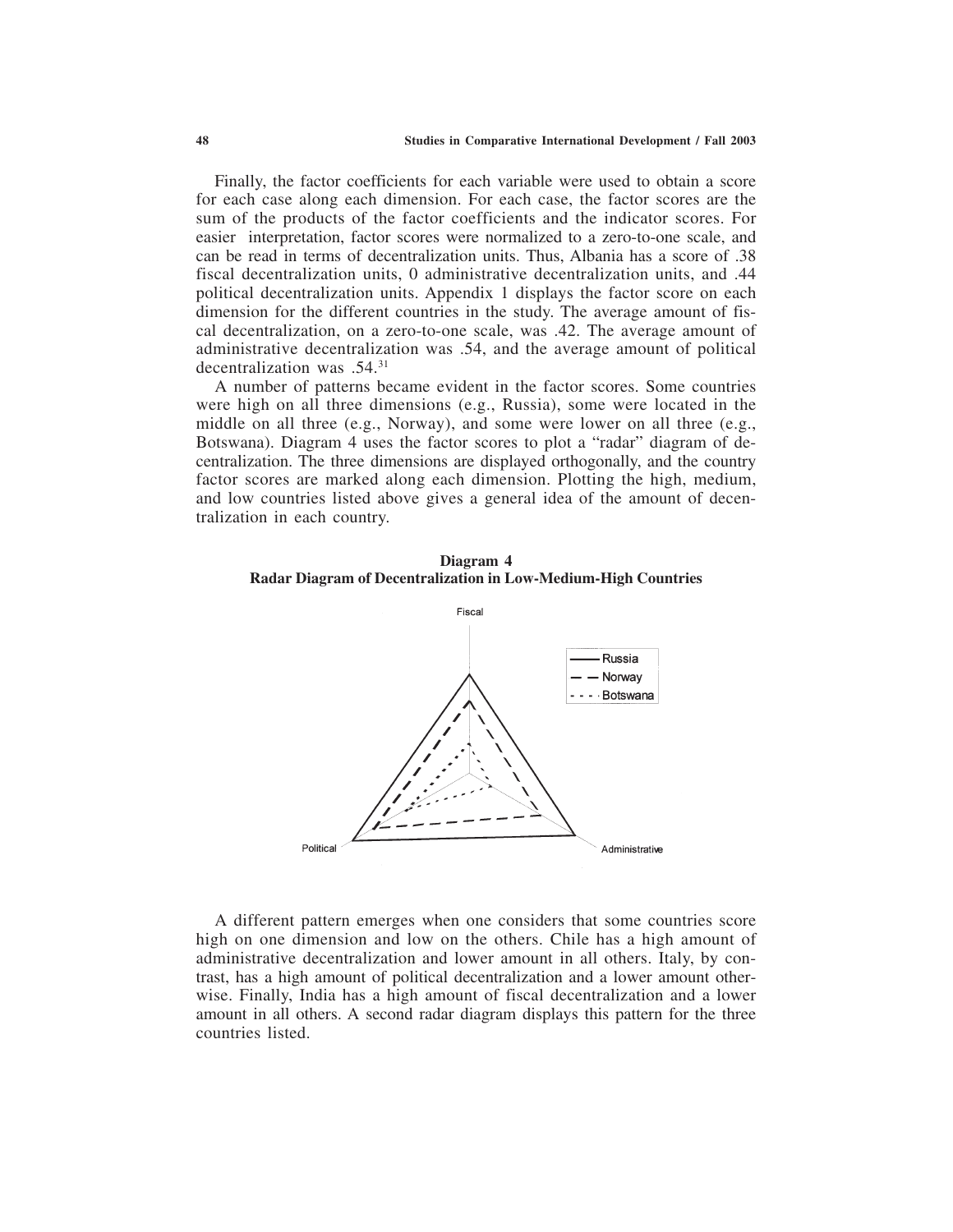



We can test the face validity of these measures by comparing these scores with what we know from more qualitative research on decentralization. For example, the data from 1996 gave Argentina high scores on all three dimensions of decentralization (.70, .80, .90). Qualitative details offer nuances not picked up in the factor analysis, though they confirm the overall picture of Argentina as a decentralized federal system in 1996. For example, though not indicated in the factor analysis, Argentine subnational fiscal capacity was greatly enhanced by the ability to borrow. Restrictions on borrowing were largely administrative and could be decided with the agreement of local legislatures. Many local jurisdictions also had the luxury of taking loans from their own banks. On the other hand, international loans required central government approval, and all loans were restricted to investment or to restructuring.<sup>32</sup>

Administratively, subnational units enjoyed a great deal of autonomy in terms of the policies they pursued. Central government had little ability to withhold finances from subnational units as most transfers were an automatic percentage of domestic taxes, encoded by law, and distributed according to a predetermined formula or amount. For example, a portion of VAT and property tax were distributed to the provinces and municipalities according to the number of beneficiaries in the jurisdiction. Some of the transfers, though not all, were tied to specific expenditures, such as 50 percent of asset tax being earmarked for education. Still, provinces and local jurisdictions enjoyed significant autonomy with respect to the amount, structure, execution, and supervision of various social services, including housing and education (except university). The public-health system was controlled by the central government though hospitals were largely controlled by provinces. Politically, nomination and financing of candidates occurred at each level of government, and parties had internal factions that reflected bases of politicians in different prov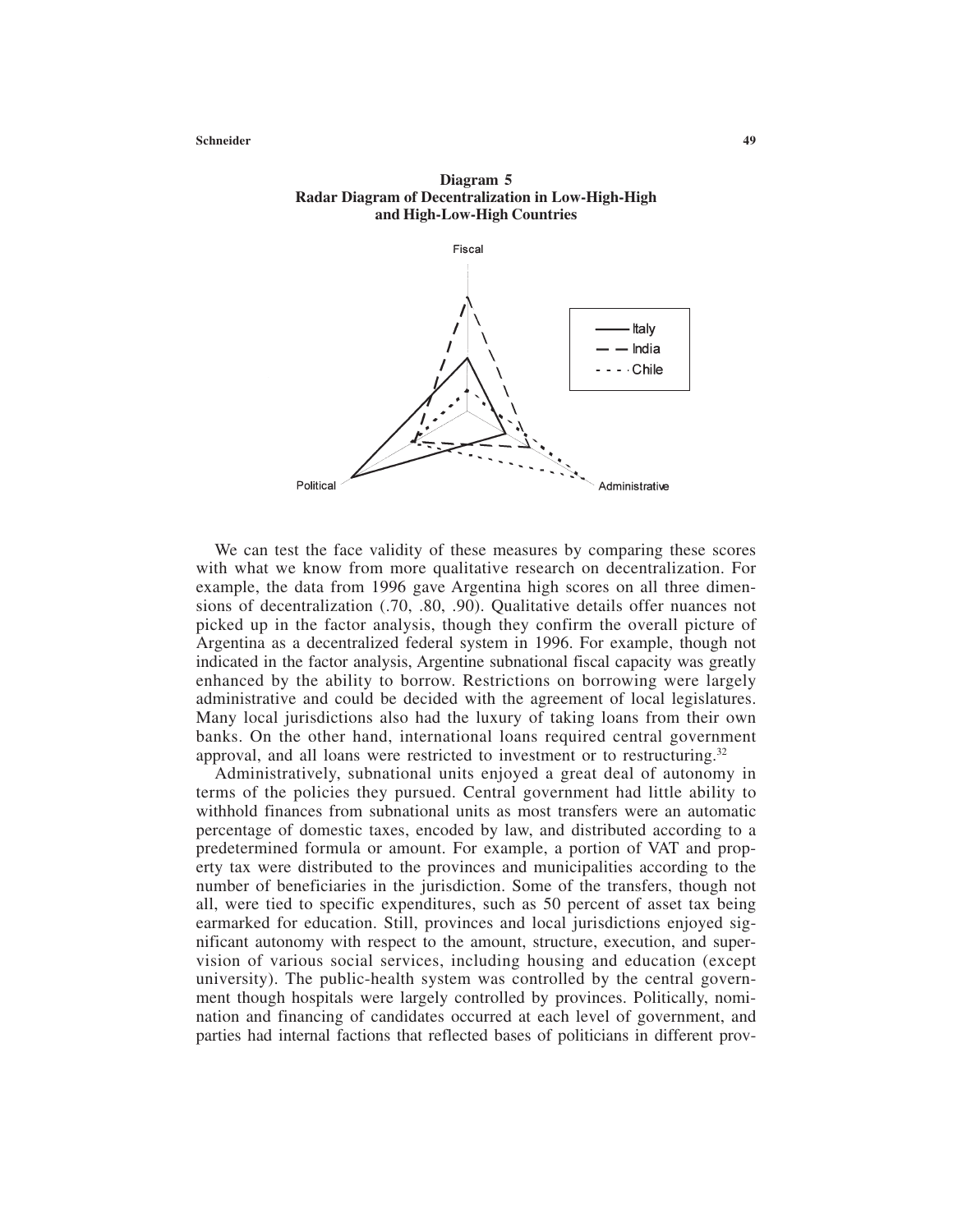inces. On the other hand, a relatively dominant president and party leader added a degree of political centralization not reflected in the factor analysis. Overall, the qualitative information on Argentina confirms what the factor analysis uncovered.

Did any countries score unexpectedly in the factor analysis? Netherlands Antilles is unusual , as it scored very high on fiscal decentralization, very high on administrative decentralization, and the lowest on political decentralization (.93, .93, 0). It is possible for a country to decentralize fiscally and administratively while retaining political functions at the center; still, this case demands closer examination. One explanation could be the small size of the Netherlands Antilles; decentralized political functions may simply not register with the indicators used. Indeed, the country is a strange one to characterize. It is a federation of five islands that are part of the Dutch Kingdom but autonomous in their internal affairs. The Dutch government manages defense and foreign affairs while the queen of the Netherlands remains the chief of state. She appoints a governor general who is the chief executive, and a parliament with twenty-two members selects a prime minister who carries out executive responsibilities. Each island has its own legislature, though the central government can overrule any council decision that it deems against the public interest. The odd scoring produced in the factor analysis may be attributable to the fact that the indicators used for political decentralization did not detect the unusual configuration of the individual island legislatures. The fiscal and administrative indicators, by contrast, did detect this particular structure. Fortunately, excluding Netherlands Antilles from the sample did not significantly change the ratio order of the other countries. $33$ 

## **Conclusions and Avenues for Future Research**

The last two diagrams suggest an interesting direction for future research. If countries vary in their degree of decentralization, and if the amount of decentralization varies across dimensions within individual cases, then the unique, and sometimes independent causal importance of different kinds of decentralization can be measured and tested with new accuracy. Key research questions in the study of decentralization come into view. What causes countries to decentralize, and what causes them to decentralize along one dimension and not another? Further, what impact does decentralization have on important social outcomes such as participation, accountability, and redistribution? What are the impacts of different kinds of decentralization on these outcomes?

This article proposed a measurement model of decentralization based on three dimensions of decentralization. It tested and confirmed the model using data on six indicators collected from sixty-eight countries. The end result of this exercise is an improved measurement of decentralization that allows questions to be asked in a more rigorous analytic fashion. The article invites researchers to use the factor score dataset to test their own hypotheses about decentralization.

The article reminds us that systematic measurement of complex concepts requires great care. Increasingly, statistical indicators have become available,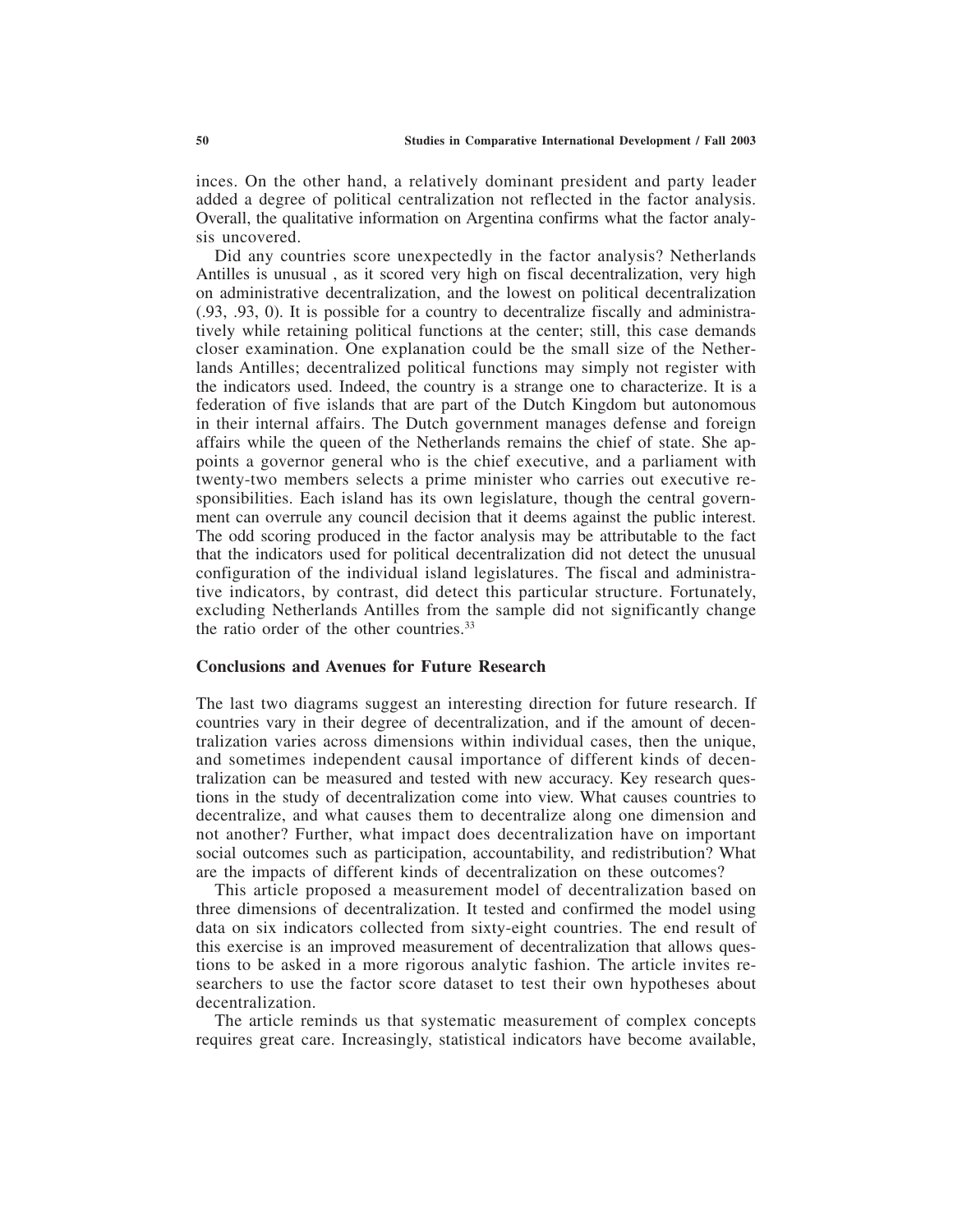but conceptual confusion clouds our understanding of how to use them. As a result, a multitude of hypotheses can emerge, and a multitude of definitions can be applied. To give order to our concepts, this article advances an explicitly empirical approach that uses conceptual categories to meaningfully organize observations. An empirical approach may not work for all concepts, especially those that defy neat categories and measurable indicators. In addition, techniques that depend on measuring variations, such as factor analysis, will work imperfectly if the real-world distribution of cases does not reflect the full range of a given concept. Still, where possible, empirical verification of social-science categories is extremely important. A mutually understood set of concepts can allow researchers to either agree or disagree in a productive fashion, and provide more consistent advice to policymakers.

## **Appendix 1**

# **Factor Scores from Confirmatory Factor Analysis – Countries and Decentralization Dimensions**

| Country         | Fiscal                  | <b>Administrative</b>   | <b>Political</b>        |
|-----------------|-------------------------|-------------------------|-------------------------|
|                 | <b>Decentralization</b> | <b>Decentralization</b> | <b>Decentralization</b> |
| Albania         | 0.3                     | $\Omega$                | 0.44                    |
| Argentina       | 0.7                     | 0.8                     | 0.9                     |
| Australia       | 0.75                    | 0.42                    | 0.57                    |
| Austria         | 0.6                     | 0.59                    | 0.62                    |
| Azerbaijan      | 0.53                    | 0.61                    | 0.05                    |
| <b>Belarus</b>  | 0.57                    | 0.63                    | 0.04                    |
| Belgium         | 0.3                     | 0.41                    | 0.67                    |
| <b>Bolivia</b>  | 0.44                    | 0.46                    | 0.58                    |
| <b>Botswana</b> | 0.19                    | 0.17                    | 0.5                     |
| <b>Brazil</b>   | 0.64                    | 0.55                    | 0.88                    |
| Bulgaria        | 0.25                    | 0.66                    | 0.98                    |
| Canada          | 0.96                    | 0.67                    | 0.82                    |
| Chile           | 0.15                    | 0.92                    | 0.44                    |
| Croatia         | 0.32                    | 0.75                    | 0.26                    |
| Czech Rep.      | 0.43                    | 0.52                    | 0.49                    |
| Denmark         | 0.71                    | 0.53                    | 0.87                    |
| Dom. Rep.       | $\theta$                | 0.67                    | 0.68                    |
| Estonia         | 0.35                    | 0.75                    | 0.37                    |
| Fiji            | 0.14                    | 0.77                    | 0.14                    |
| Finland         | 0.61                    | 0.62                    | 0.29                    |
| France          | 0.29                    | 0.63                    | 0.8                     |
| FRG/German      | 0.66                    | 0.64                    | 0.88                    |
| Georgia         | 0.49                    | 0.66                    | 0.06                    |
| Guatemala       | 0.35                    | 0.02                    | 0.01                    |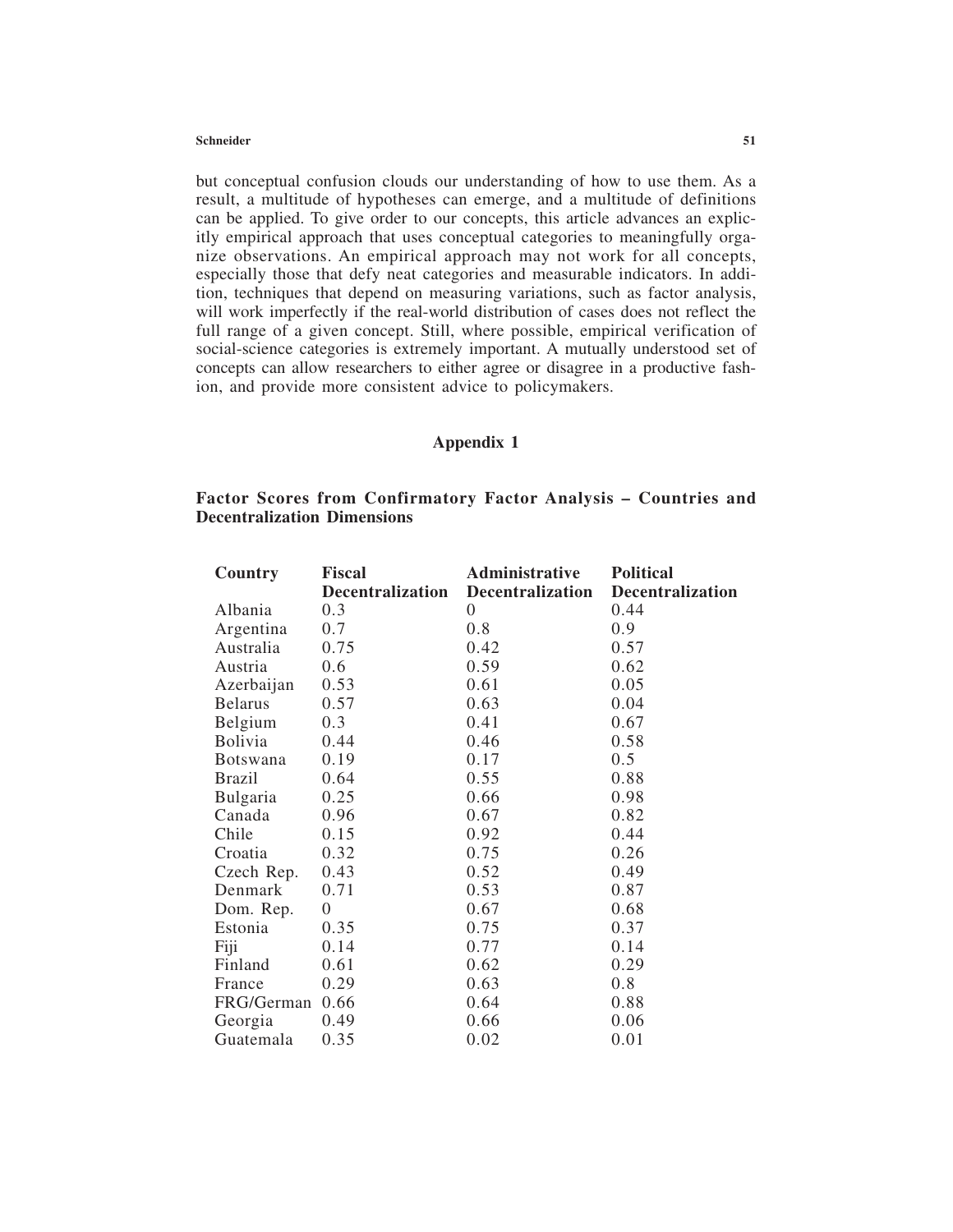| Hungary        | 0.34 | 0.38 | 0.59 |
|----------------|------|------|------|
| Iceland        | 0.38 | 0.81 | 0.8  |
| India          | 0.77 | 0.49 | 0.42 |
| Indonesia      | 0.27 | 0.27 | 0.33 |
| Ireland        | 0.4  | 0.12 | 0.87 |
| Israel         | 0.31 | 0.45 | 0.5  |
| Italy          | 0.36 | 0.3  | 0.91 |
| Kazakhstan     | 0.51 | 0.83 | 0.51 |
| Kenya          | 0.15 | 0.68 | 0.12 |
| Kyrgyzstan     | 0.51 | 0.54 | 0.19 |
| Latvia         | 0.43 | 0.75 | 0.35 |
| Lithuania      | 0.48 | 0.74 | 0.51 |
| Luxembourg     | 0.3  | 0.51 | 0.35 |
| Malaysia       | 0.42 | 0.39 | 0.19 |
| Mauritius      | 0.1  | 0.41 | 0.65 |
| Mexico         | 0.46 | 0.65 | 0.93 |
| Moldova        | 0.58 | 0.76 | 0.32 |
| Mongolia       | 0.6  | 0.5  | 0.45 |
| Neth. Antilles | 0.93 | 0.93 | 0    |
| Netherlands    | 0.45 | 0.2  | 0.44 |
| Nicaragua      | 0.09 | 0.94 | 0.71 |
| Norway         | 0.48 | 0.56 | 0.75 |
| Panama         | 0.01 | 1    | 0.91 |
| Paraguay       | 0.06 | 0.81 | 0.43 |
| Peru           | 0.38 | 0.13 | 0.45 |
| Philippine     | 0.16 | 0.48 | 0.97 |
| Poland         | 0.38 | 0.52 | 0.49 |
| Portugal       | 0.23 | 0.55 | 0.36 |
| <b>PRC</b>     | 1    | 0.5  | 0.36 |
| Romania        | 0.19 | 0.69 | 0.67 |
| Russia         | 0.67 | 0.83 | 0.91 |
| S. Africa      | 0.55 | 0.1  | 0.85 |
| Senegal        | 0.35 | 0.54 | 0.24 |
| Slovakia       | 0.16 | 0.76 | 1    |
| Slovenia       | 0.22 | 0.75 | 0.4  |
| Spain          | 0.5  | 0.35 | 0.89 |
| Sweden         | 0.58 | 0.83 | 0.5  |
| Switzerland    | 0.8  | 0.61 | 0.85 |
| Tajikistan     | 0.59 | 0.61 | 0.47 |
| Thailand       | 0.12 | 0.72 | 0.68 |
| Trinidad-T     | 0.18 | 0.04 | 0.59 |
| UK             | 0.37 | 0.2  | 0.89 |
| <b>USA</b>     | 0.8  | 0.56 | 0.84 |
| Zimbabwe       | 0.32 | 0.49 | 0.06 |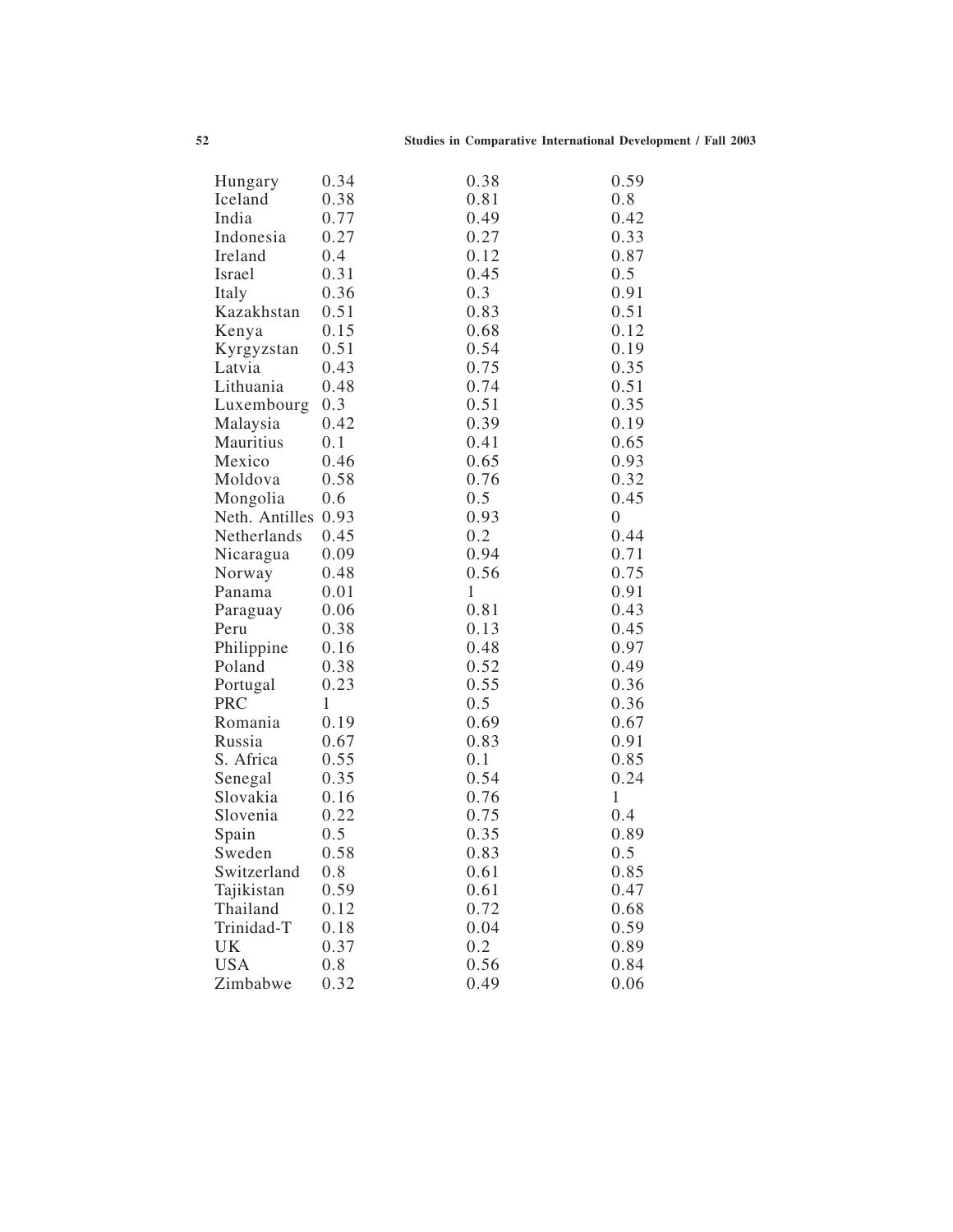## **Notes**

- \* Tel: +44 (0)1273 678270; fax: +44 (0)1273 621202; email: a.schneider@ids.ac.uk. For valuable comments and suggestions, the author would like to thank Mick Moore, Arnab Acharya, Marcus Kurtz, Benjamin Goldfrank, and anonymous reviewers from Studies in Comparative International Development. Financial support was provided by the Department for International Development. All errors or omissions are the author's own.
- 1. Most attempts to provide definitions of the decentralization concept involve adding adjectives to the concept to delimit its dimensions. For example, see administrative decentralization (Rondinelli et al. 1984); fiscal decentralization (Bird 1993; Cheema and Rondinelli 1983); and democratic decentralization (Manor 1999). Leonard and Marshall (1982: 19-24) provide a categorization based on whether power or resources are decentralized and to whom.
- 2. This distinction is not new; the World Bank, among many others, makes exactly this division of the decentralization concept on its webpage <http://www1.worldbank.org/publicsector/decentralization/>.
- 3. Such enthusiasm is not without precedent; the prior apex of enthusiasm for decentralization was as a strategy to prolong colonial rule in much of Africa (Samoff 1990: 513).
- 4. In the 1950s and 1960s, centralization was promoted to deal with escalating demands and mass mobilization unleashed by decolonization and modernization (Huntington 1968). Over a four -year period in the 1990s, by contrast, 12 percent of all completed World Bank projects contained a decentralization component (Litvack 1998: 1).
- 5. See Snyder (1999) for an example of reregulation by lower levels when central governments shrank.
- 6. Cohen and Peterson (1997) note differences among geographers, political scientists, economists, lawyers, and public administration professionals, among others. They also note differences among English-, French-, and Spanish-speaking researchers.
- 7. See Collier and Adcock (1999) for a discussion of validity.
- 8. Fukasaku and Hausmann (1998) connect decentralization, democratization, and market reforms.
- 9. Yilmaz and Ebel (2002) discuss competing measures of decentralization in a single case.
- 10. For a preliminary application of these measures of decentralization in causal analysis, see Schneider (2003).
- 11. Thus, democratic devolution identifies the category of cases in which decentralization occurs to elected local authorities (Crook and Manor 1998). Privatization defines the category of cases in which decentralization occurs to organizations outside the government sector (Rondinelli et al. 1989). The non-governmental sector has been further disaggregated into private sector organizations that are for-profit versus non-governmental, voluntary associations (Leonard and Marshall 1982).
- 12. Others focus on the transfers between levels of government (Nice and Frederickson 1987; Ahmad 1996).
- 13. See *Government Finance Statistics Handbook* (IMF 2000). Also, see Byskov (2001) for a discussion of the reliability and validity of the data.
- 14. The results of the factor analysis are robust to different measures. For example, subnational expenditures and revenues as a percentage of GDP also load heavily on a single dimension.
- 15. Some might support subtracting transfers from the total revenues or subtracting earmarked expenditures from total expenditures. Doing so would mix the issue of impact, which underlies fiscal decentralization, with autonomy, which underlies administrative decentralization.
- 16. It should be noted that some applications of the categories differentiate a syndrome of characteristics, not just autonomy (Rondinelli 1990).
- 17. Simplifying the syndrome of characteristics into the single dimension of autonomy becomes more complicated when we consider other aspects of decentralization at the same time. For example, the level of autonomy becomes unclear when we compare a local government with significant resources (fiscal decentralization) and deconcentrated authority (administrative centralization) to a local authority with few resources (fiscal centralization) but devolved authority (administrative decentralization). Correct measurement of autonomy requires taking into account the interrelationship of the dimensions.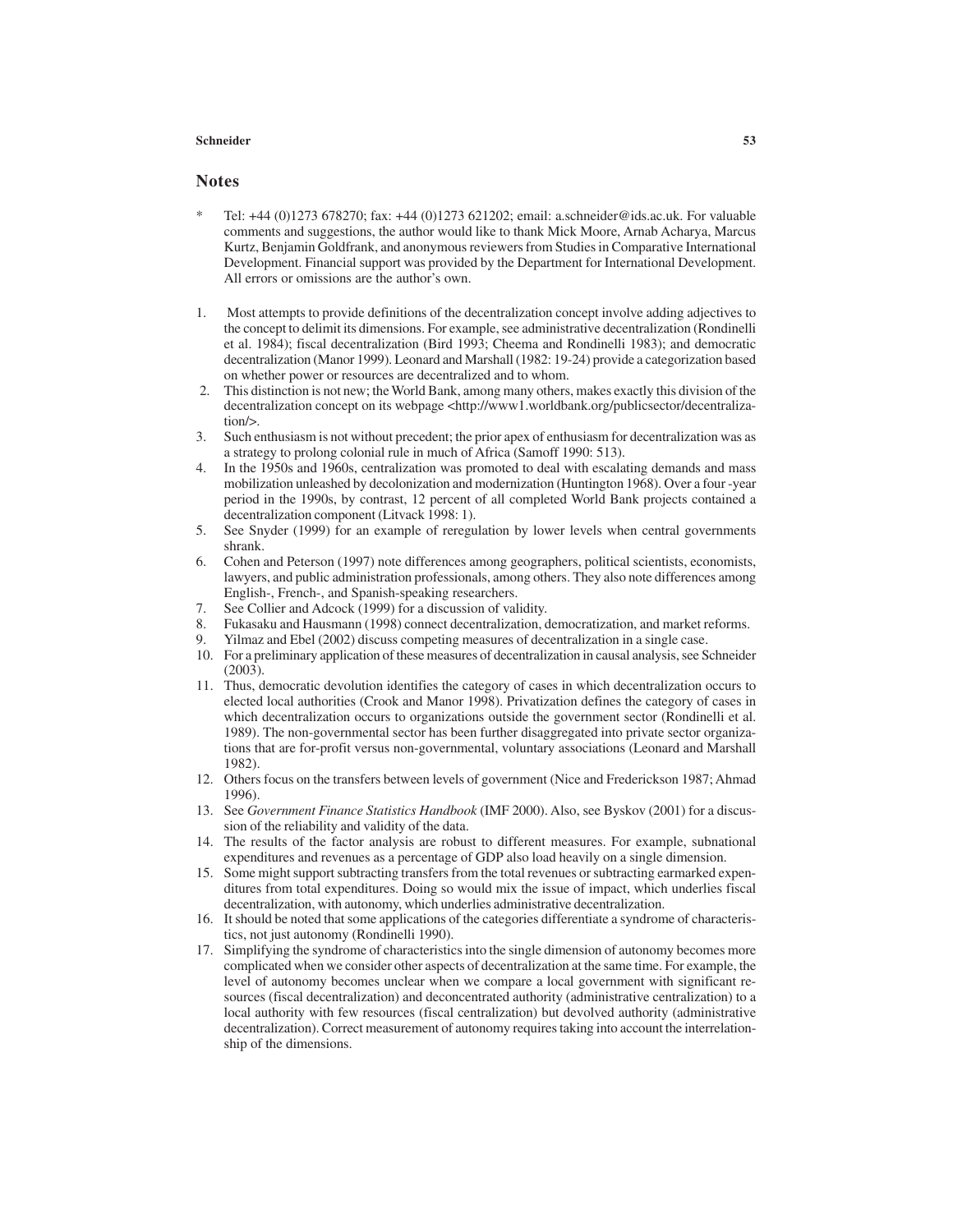#### **54 Studies in Comparative International Development / Fall 2003**

- 18. The kind of revenue is at best only a rough indicator of the amount of administrative control. Grants and loans can arrive either with conditions or without them. Though unconditional loans or grants (block grants) suggest local control, the fact that the center can withhold them implies some limitation of local autonomy. Own-taxes are probably the most controllable form of local revenue, though even in these revenues, the center can exert some authority by earmarking tax streams to certain expenditures.
- 19. See Schmitter (1971; 1974).
- 20. Federalism literature highlights the relationship between decentralization, parties, and elections (Grodzins 1960).
- 21. For example, changes in fiscal decentralization can be either positively or negatively related to changes in administrative decentralization and/or political decentralization. Of course, the interaction could be more complex: e.g., decentralization along two dimensions could augment or offset decentralization along the third. These possibilities are more difficult to test statistically and have therefore been left out of the current exercise.
- 22. In Brazil, decentralized fiscal resources meant that local governments were implementing tasks constitutionally attributed to the central level (Afonso 1996).
- 23. For a more thorough discussion of factor analytic techniques, see Kim and Mueller (1978); Long (1983); or Bollen (1989). For an application, see Brady (1990).
- 24. Kim and Mueller discuss the use of confirmatory factor analysis techniques at length (1978: 32- 37).
- 25. The equation for each observed variable is given by:  $X_i = \sum_j b_{ij} F_j + d_i U_i$  The observed variable is "X"; "F" is a common factor shared by two or more variables; and "U" is a factor unique to a given variable. The correlation between the observed variable and the shared factor is "b", and "d" is the correlation between the unique factor and the observed variable. The subscript indicates the observed variable and the subscript j indicates the common factor.
- 26. Websites listed in the bibliography.
- 27. Using an indicator of democracy from the Polity IV database, eleven non-democratic cases were excluded from the analysis. The results were robust to excluding non-democracies.
- 28. The importance of transfers was reversed to keep the signs positive.
- 29. "Scree" is the geological term for the debris that collects below the rocky part of a slope.
- 30. The solution was rotated to obtain orthogonal factors using a varimax rotation option.
- 31. The factor scores provide an interval measure of the dimensions. The difference between a country that scores .1 and another that scores .2 is the same magnitude as the difference between countries that score .6 and .7. On the other hand, this cannot be interpreted as a ratio scale. Zero indicates that a country was simply the least decentralized among the sample; it does not mean that local jurisdictions had no resources, autonomy, or political functions.
- 32. <http://www1.worldbank.org/publicsector/decentralization/dataondecen.htm> accessed June, 2002.
- 33. Only a few countries changed position, and even they merely swapped places with a neighbor on the scales of the different dimensions.

# **References**

- Afonso, Jose Roberto Rodrigues. 1996. "Descentralizar e Depois Estabilizar: A Complexa Experiencia Brasileira." *Revista do BNDES* 3, 5: 31-62.
- Ahmad, Ehtisham. 1996*. Financing Decentralized Expenditures: An International Comparison of Grants*. Cheltenham, UK: Edward Elgar.
- Berger, Suzanne. 1983. *Organizing Interests in Western Europe: Pluralism, Corporatism, and the Transformation of Politics*. New York: Cambridge University Press.
- Bird, R.M. 1993. "Threading the Fiscal Labyrinth: Some Issues in Fiscal Decentralization." *National Tax Journal* 46 (June).

Bollen, Kenneth A. 1989. *Structural Equation Models with Latent Variables*. New York: John Wiley.

- Brady, Henry. 1990. "Traits versus Issues: Factor versus Ideal Point Analysis of Candidate Thermometer Readings." *Political Analysis* 2: 97-129.
- Byskov, Steen. 2001. *Measuring the Levels of Decentralization: The Strengths and Weaknesses of the Government Finance Statistics World Bank, 2001* [cited 5/27/2002]. http://www1.worldbank.org/ publicsector/decentralization/decent.doc.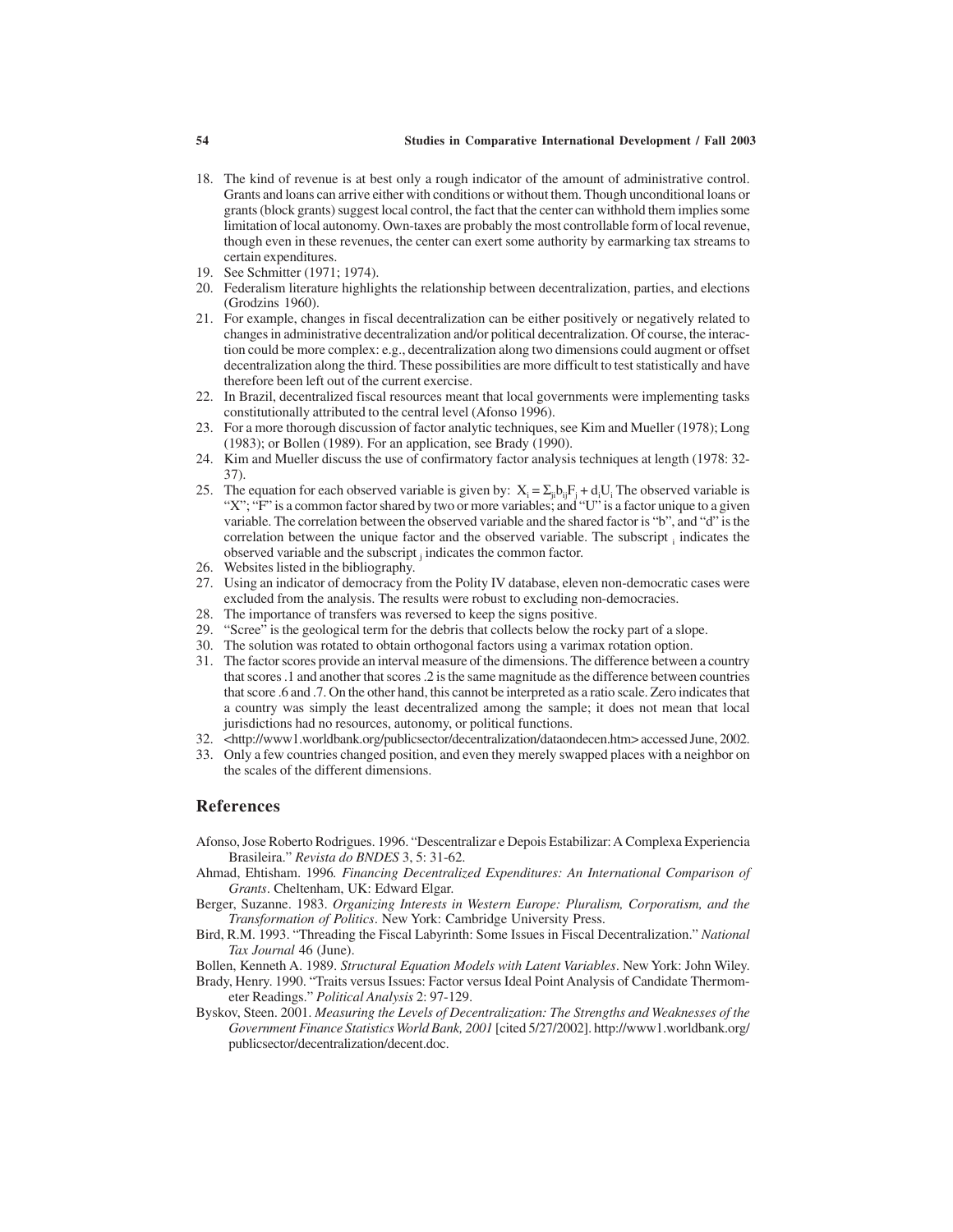Cheema, G. Shabbir and Dennis A. Rondinelli. 1983. "Implementing Decentralization Policies: An Introduction." Eds. G.S. Cheema and D.A. Rondinelli. Beverly Hills: Sage Publications.

CIA World Factbook <http://www.cia.gov/cia/publications/factbook/indexgeo.html>

\_\_\_\_\_\_\_\_. 1997. *Administrative Decentralization: A New Framework for Improved Governance, Ac-*

- *countability, and Performanc*e. Cambridge, MA: Harvard Institute for International Development. Collier, David and Robert Adcock. 1999. "Democracy and Dichotomies: A Pragmatic Approach to Choices about Concepts." *Annual Review of Political Science* 2: 537-563.
- Crook, Richard C. and James Manor. 1998. *Democracy and Decentralization in South Asia and West Africa: Participation, Accountability, and Performance*. Cambridge: Cambridge University Press.
- Database of Political Institutions <http://paradocs.pols.columbia.edu/datavine/ BrowseFrameSet.jsp?dsetID=100>
- Fox, Jonathan and Josefina Aranda. 1996. "Decentralization and Rural Development in Mexico: Community Participation in Oaxaca's Municipal Funds Program." *Monograph Series* 42. San Diego: Center for U.S.-Mexico Studies, University of California at San Diego.
- Fukasaku, K. and Ricardo Hausmann. 1998. *Democracy, Decentralization, and Deficits in Latin America*. Washington, D.C.: The Inter-American Development Bank.
- Grodzins, Morton. 1960. "American Political Parties and the American Political System." *Western Political Quarterly* XIII 4: 974-98.
- Huntington, Samuel P. 1968. *Political Order in Changing Societies*. New Haven: Yale University Press.
- International Monetary Fund (IMF). 2000. *Government Finance Statistics Handbook*. Washington, D.C.: IMF.
- Kim, Jae-On and Charles W. Mueller. 1978. *Introduction to Factor Analysis: What It Is and How To Do It.* Vol. 13*, Quantitative Applications in the Social Sciences*. Beverly Hills: Sage Publications.
- Lakoff, George. 1987. *Women, Fire, and Dangerous Things: What Categories Reveal About the Mind*. Chicago: Chicago University Press.
- Leonard, David K. and Dale Rogers Marshall. 1982. "Institutions of Rural Development for the Poor: Decentralization and Organizational Linkages." *Research Series*. Berkeley: Institute for International Studies, University of California, Berkeley.
- Library of Congress Country Studies <http://lcweb2.loc.gov/frd/cs/cshome.html#toc>
- Litvack, Jennie, Junaid Ahmad, and Richard Bird. 2000*. Rethinking Decentralization at the World Bank.* Washington, D.C.: The World Bank.
- Litvack, Jennie. 1998. *Rethinking Decentralization in Developing Countries*. Washington, D.C.: The World Bank.
- Long, J. Scott. 1983. "Confirmatory Factor Analysis: A Preface to LISREL." *Sage Monographs.* Los Angeles: Sage Publications.
- Manor, James. 1999. *The Political Economy of Democratic Decentralization*. Washington, D.C.: World Bank Group.
- Musgrave, Richard A. 1958. "Multi-Level Finance." Ed. R. A. Musgrave. New York: McGraw-Hill. National Constitutions website <http://confinder.richmond.edu/>
- Nice, David C., and Patricia Fredericksen. 1995. *Politics of Intergovernmental Relations*. New York: Thomas Learning.
- Oates, Wallace. 1972. *Fiscal Federalism*. New York: Harcourt Brace Jovanovich.
- Polity IV Dataset <http://www.bsos.umd.edu/cidcm/inscr/polity/>
- Rondinelli, Dennis A., James S. McCullough, and Ronald W. Johnson. 1989. "Analyzing Decentralization Policies in Developing Countries: A Political-Economy Approach." *Development and Change* 20, 1: 57-87.
- Rondinelli, Dennis, John R. Nellis, and G. Shabbir Cheema. 1984. *Decentralization in Developing Countries: A Review of Recent Experience*. Washington, D.C.: World Bank.
- Rondinelli, Dennis. 1990. "Decentralization, Territorial Power, and the State: A Critical Response." *Development and Change* 21, 3: 491-500.
- Samoff, Joel. 1990. "Decentralization: The Politics of Intervention." *Development and Change* XXI, 3.
- Schmitter, Philippe C. 1971. *Interest Conflict and Political Change in Brazil*. Stanford: Stanford University Press.
	- \_\_\_\_\_\_\_\_. 1974. "Still the Century of Corporatism?" *Review of Politics* 36, 1 (January): 85-131.
- Schneider, Aaron. 2003. "Who Gets What from Whom? The Impact of Decentralization on Tax Capacity and Pro-Poor Spending." *IDS Working Paper* 179, Brighton: IDS.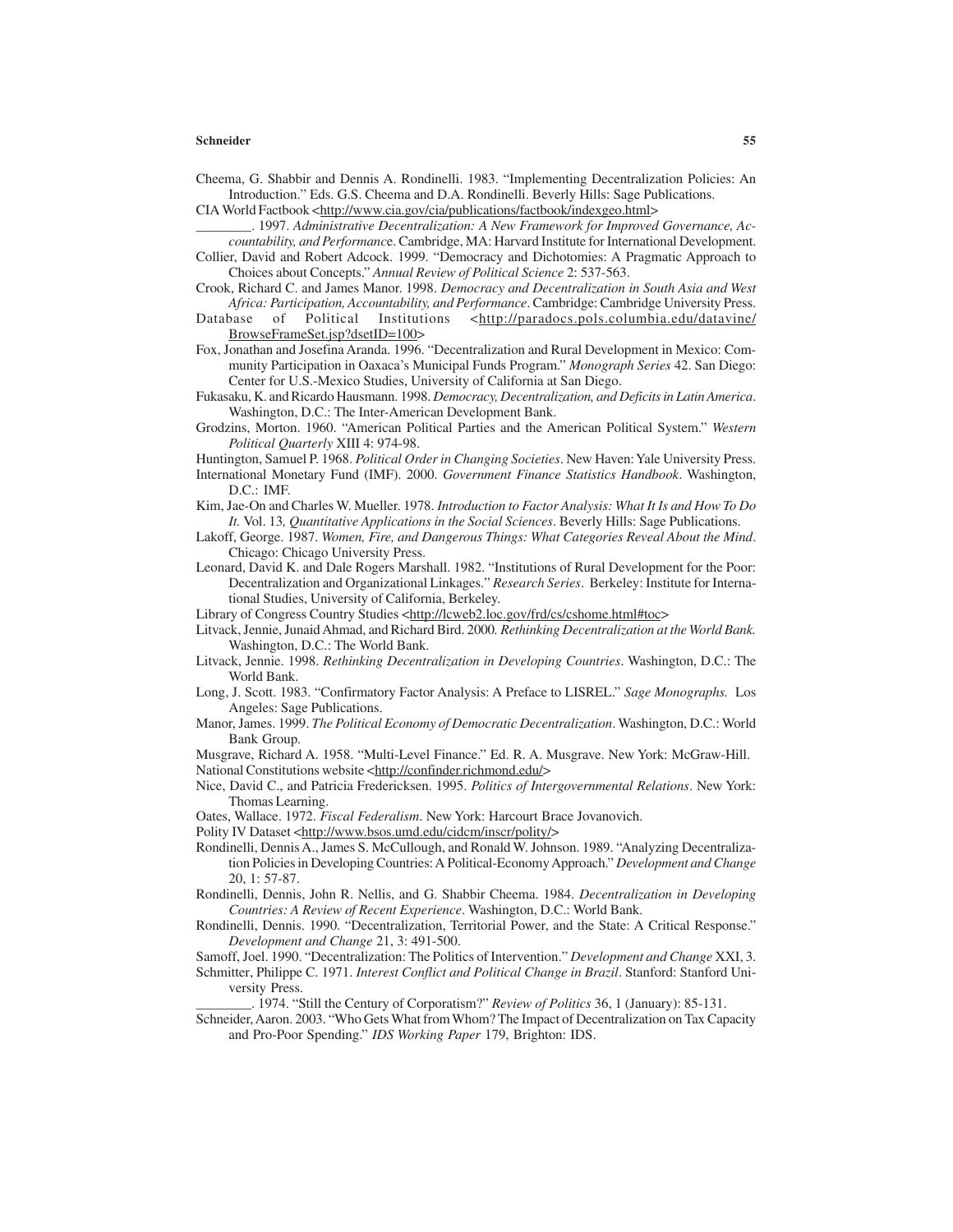- Snyder, Richard. 1999. "After Neoliberalism: The Politics of Reregulation in Mexico." *World Politics*. 52, 2: 173-204.
- Wallis, Malcolm. 1991. "Local Government and Development: A Guide to the Literature." *Environment & Urbanization* III, 1: 121-9.

Weber, Max. 1968. *Bureaucracy*. Berkeley: University of California Press.

- World Bank Group Decentralization NET website <http://www1.worldbank.org/publicsector/decentralization/dataondecen.htm>
- Yilmaz, Serdar and Robert D. Ebel. 2002. *On the Measurement and Impact of Fiscal Decentralization*. Washington, D.C.: World Bank.